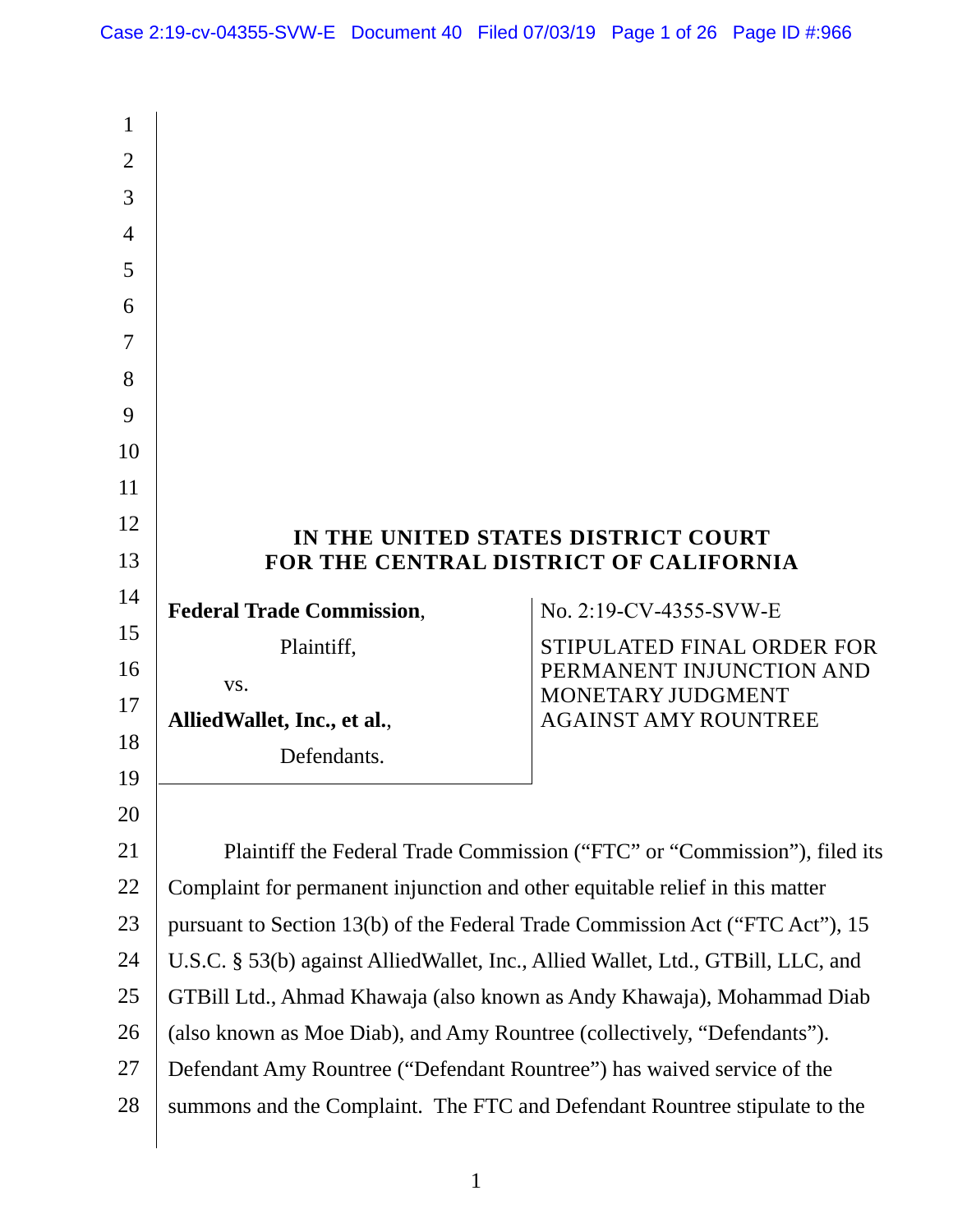fraud or were otherwise violating the law. 1 2 3 4 5 6 7 8 9 10 11 12 13 14 15 16 17 18 19 20 21 22 23 24 25 26 27 28 entry of this Stipulated Final Order for Permanent Injunction and Monetary Judgment ("Order") to resolve all matters in dispute in this action between them. THEREFORE, IT IS ORDERED as follows: **FINDINGS**  1. This Court has jurisdiction over this matter. 2. The Complaint charges that Defendant Rountree participated in unfair acts or practices in violation of Section 5 of the FTC Act, 15 U.S.C. § 45 (a), by processing or arranging for processing of charges to consumers' credit and debit cards on behalf of Defendants' Clients, which had obtained the payments through 3. Defendant Rountree neither admits nor denies any of the allegations in the Complaint, except as specifically stated in this Order. Only for purposes of this action, Defendant Rountree admits the facts necessary to establish jurisdiction. 4. Defendant Rountree waives any claim that she may have under the Equal Access to Justice Act, 28 U.S.C. § 2412, concerning the prosecution of this action through the date of this Order, and agrees to bear her own costs and attorney fees. 5. Defendant Rountree and the Commission waive all rights to appeal or otherwise challenge or contest the validity of this Order. **DEFINITIONS**  For the purpose of this Order, the following definitions apply: A. "**ACH Debit**" means any completed or attempted debit to a Person's account at a Financial Institution that is processed electronically through the Automated Clearing House Network. B. "**Acquirer**" means a business organization, Financial Institution, or an agent of a business organization or Financial Institution that has authority from an organization that operates or licenses a credit card system (e.g., VISA, Inc., Mastercard Inc., American Express Company, and Discover Financial Services,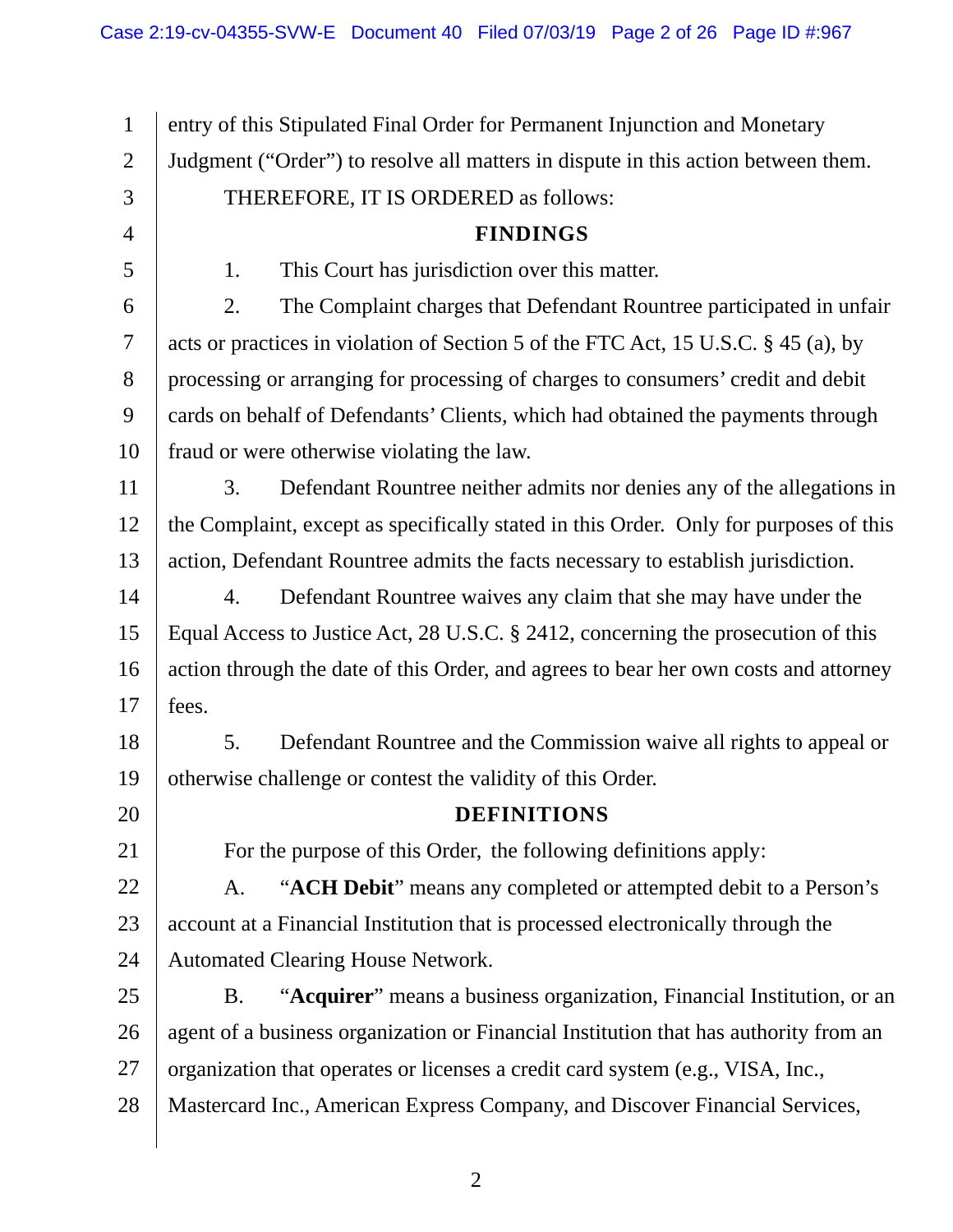1 2 3 Inc.) to authorize Merchants to accept, transmit, or process payment by credit card through the credit card system for money, goods or services, or anything else of value.

4 5 6 C. "**Card-Not-Present Transaction**" means a debit or credit card transaction whereby the Person's debit or credit card is not physically swiped, scanned, or imprinted.

7 8 9 D. "**Chargeback**" means a procedure whereby an issuing bank or other Financial Institution charges all or part of an amount of a Person's credit or debit card transaction back to the Acquirer or other Financial Institution.

10 11 12 E. "**Chargeback Rate**" means the proportion (expressed as a percentage) of Chargebacks out of the total number of attempted credit or debit card sales transactions.

13 14 15 F. "**Client**" means any Person (a) who obtains, directly or indirectly, from any Defendant a Merchant Account, or (b) to whom any Defendant provides any Payment Processing services.

16 17 G. "**Corporate Defendants**" means AlliedWallet, Inc., Allied Wallet, Ltd., GTBill, LLC, GTBill Ltd., and any of their successors and assigns.

18 19 20 21 22 23 24 H. "**Covered Client**" means any Client who offers to sell, sells, promotes, or markets, the following goods or services: cryptocurrency; discount buying clubs; foreclosure protection or guarantees; lottery sales or sweepstakes; medical discount benefits packages including discount medical cards; multi-level marketing distribution; nutraceuticals; payment aggregators; third party Payment Processors; penny auctions; real estate seminars and training programs; computer technical support services; and goods or services with Negative Option Features.

25 26 27 28 I. "**Credit Card Laundering**" means: (a) presenting or depositing into, or causing or allowing another to present or deposit into, the credit card system for payment, a Credit Card Sales Draft generated by a transaction that is not the result of a credit card transaction between the cardholder and the Merchant; (b)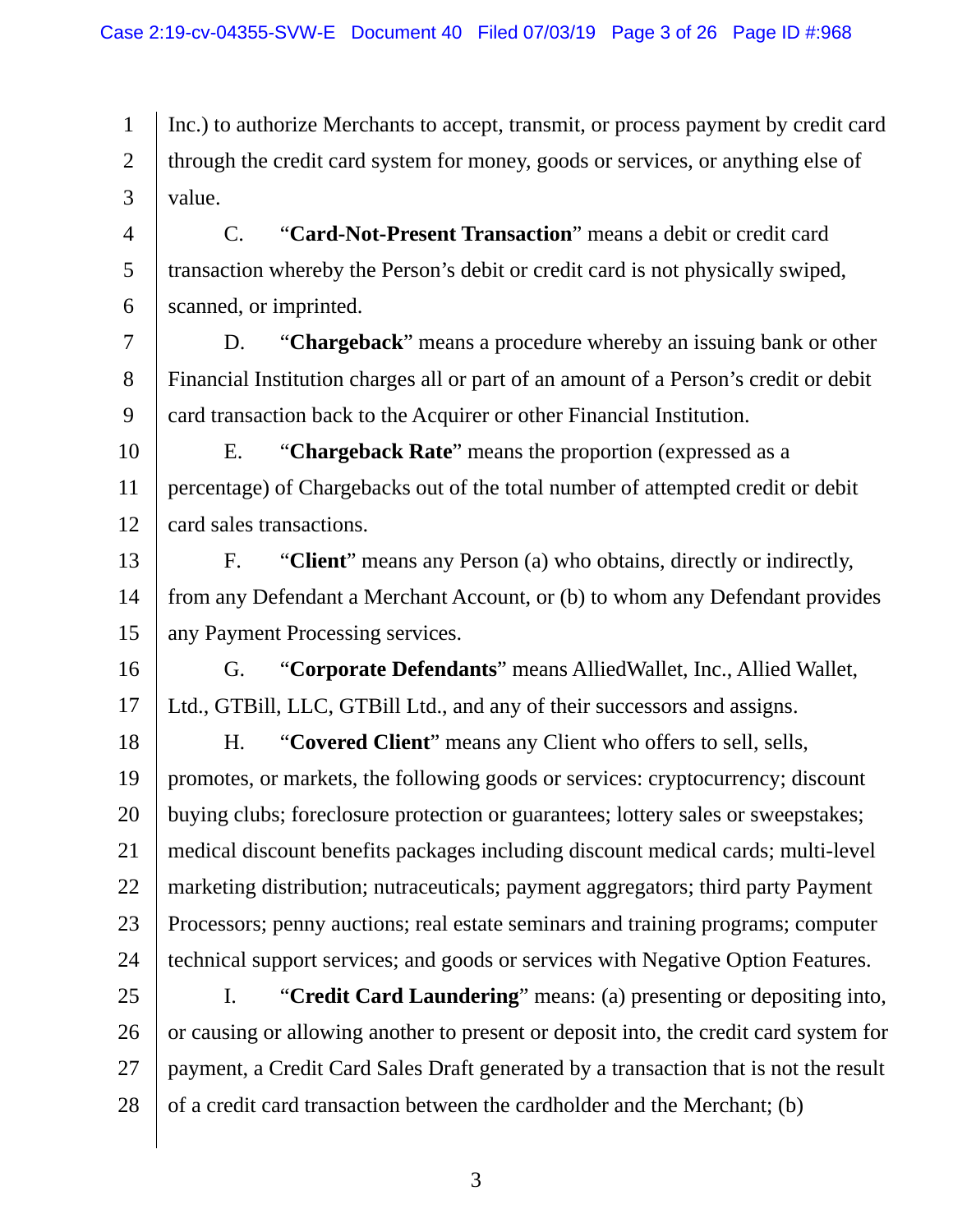1 2 3 4 5 6 7 8 9 10 11 12 13 14 15 16 17 18 19 20 21 22 23 24 25 26 27 28 employing, soliciting, or otherwise causing or allowing a Merchant, or an employee, representative, or agent of a Merchant, to present to or deposit into the credit card system for payment, a Credit Card Sales Draft generated by a transaction that is not the result of a credit card transaction between the cardholder and the Merchant; (c) obtaining access to the credit card system through the use of a business relationship or an affiliation with a Merchant, when such access is not authorized by the Merchant Account agreement or the applicable credit card system; or (d) presenting or depositing into, or causing or allowing another to present or deposit into, the credit card system for payment, a Credit Card Sales Draft generated by a transaction that is the result of a credit card transaction between the cardholder and the Merchant, through a Merchant Account that is held in the name of a Sponsored Merchant that is not the Merchant. J. "**Credit Card Sales Draft**" means any record or evidence of a credit card transaction. K. "**Defendants**" means all of the Individual Defendants and the Corporate Defendants, individually, collectively, or in any combination. L. "**Financial Institution**" means any institution the business of which is engaging in financial activities as described in section 4(k) of the Bank Holding Company Act of 1956 (12 U.S.C.  $\S$  1843(k)). An institution that is significantly engaged in financial activities is a Financial Institution. M. "**High Risk Client**" means any Client that (a) on an annual basis, whether measured by a single Merchant Account or by the aggregate of all Merchant Accounts held by the Client, processes more than fifteen percent (15%) Card-Not-Present Transactions and more than two hundred thousand dollars (\$200,000) in total Card-Not-Present Transactions; or (b) is a Covered Client. N. "**Independent Sales Organization**" **or** "**ISO**" means any Person that (a) enters into an agreement or contract with a Payment Processor, Acquirer or Financial Institution to sell or market Payment Processing services to a Merchant;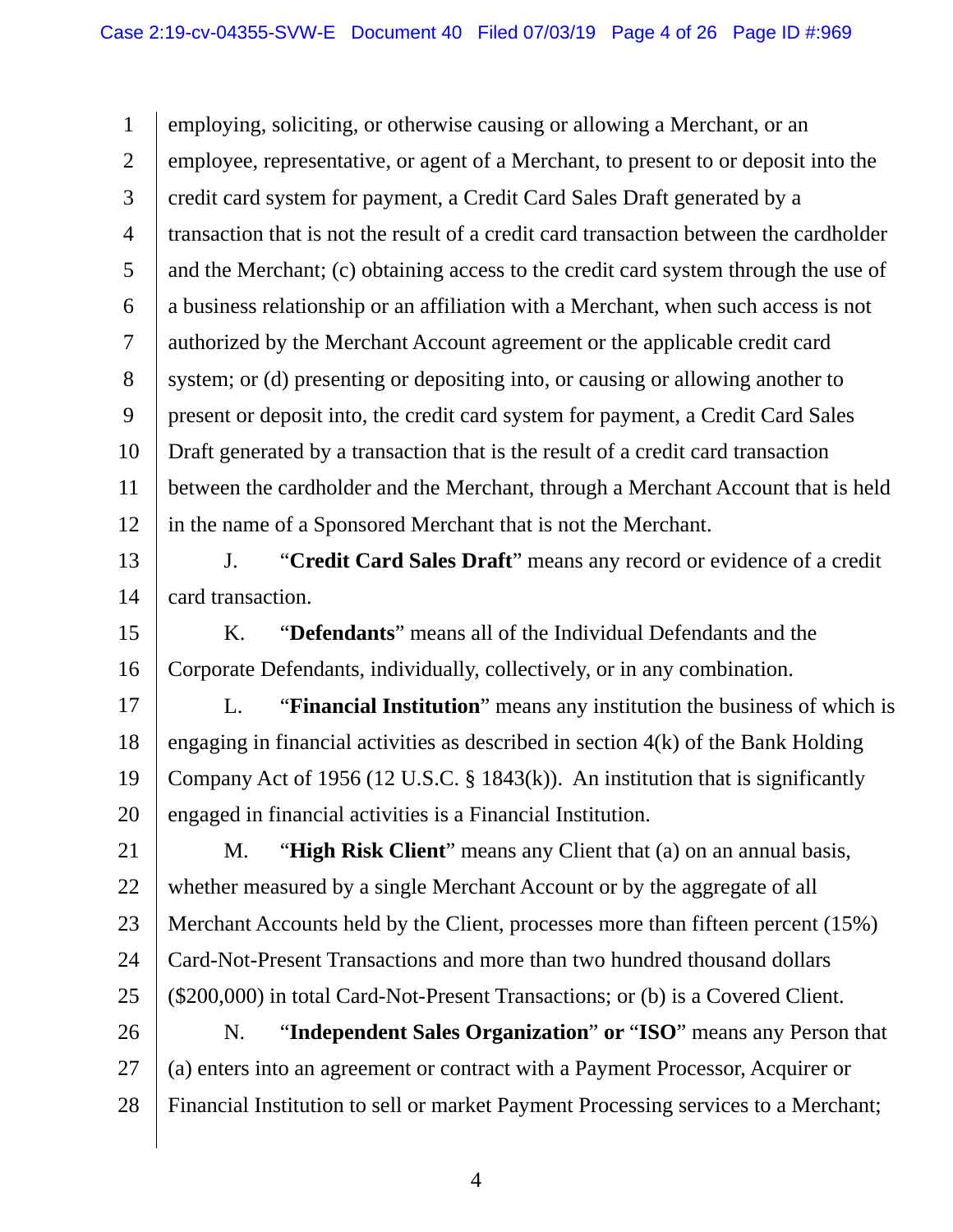1 2 3 4 5 (b) matches, arranges for, or refers Merchants to a Payment Processor or Acquirer for Payment Processing services, or that matches, arranges for, or refers a Payment Processor or Acquirer to Merchants for Payment Processing services; or (c) is registered as an ISO or merchant service provider ("MSP") with VISA, Mastercard, or any credit card association.

6

7

O. "**Individual Defendants**" means Ahmad Khawaja (also known as Andy Khawaja), Mohammad Diab (also known as Moe Diab), and Amy Rountree.

8 9 10 11 P. "**Merchant**" means any Person engaged in the sale or marketing of any goods or services or a charitable contribution, including any Person who applies for ISO or Payment Processing services. The term "Merchant" does not include a Payment Facilitator, but does include a Sponsored Merchant.

12 13 14 15 Q. "**Merchant Account**" means any account with an Acquirer or other Financial Institution, service provider, Payment Processor, ISO, Payment Facilitator, or other entity that enables an individual, a business, or other organization to accept payments of any kind.

16 17 18 19 R. "**Money Making Opportunity**" means anything, tangible or intangible, that is offered, offered for sale, sold, or traded based wholly or in part on representations, either express or implied, about past, present, or future income, profit, or appreciation.

20 21 22 23 24 25 26 27 28 S. "**Negative Option Feature**" means, in an offer or agreement to sell or provide any product or service, a provision under which the consumer's silence or failure to take an affirmative action to reject products or services or to cancel the agreement is interpreted by the Client, seller or Merchant as acceptance of the offer. Offers or agreements with Negative Option Features include, but are not limited to: (a) free or introductory price trial offers in which the consumer receives a product or service for free or at a nominal or introductory price for an initial period and will incur an obligation to pay or pay a greater amount for the product or service if he or she does not take affirmative action to cancel, reject, or return

 $\sim$  5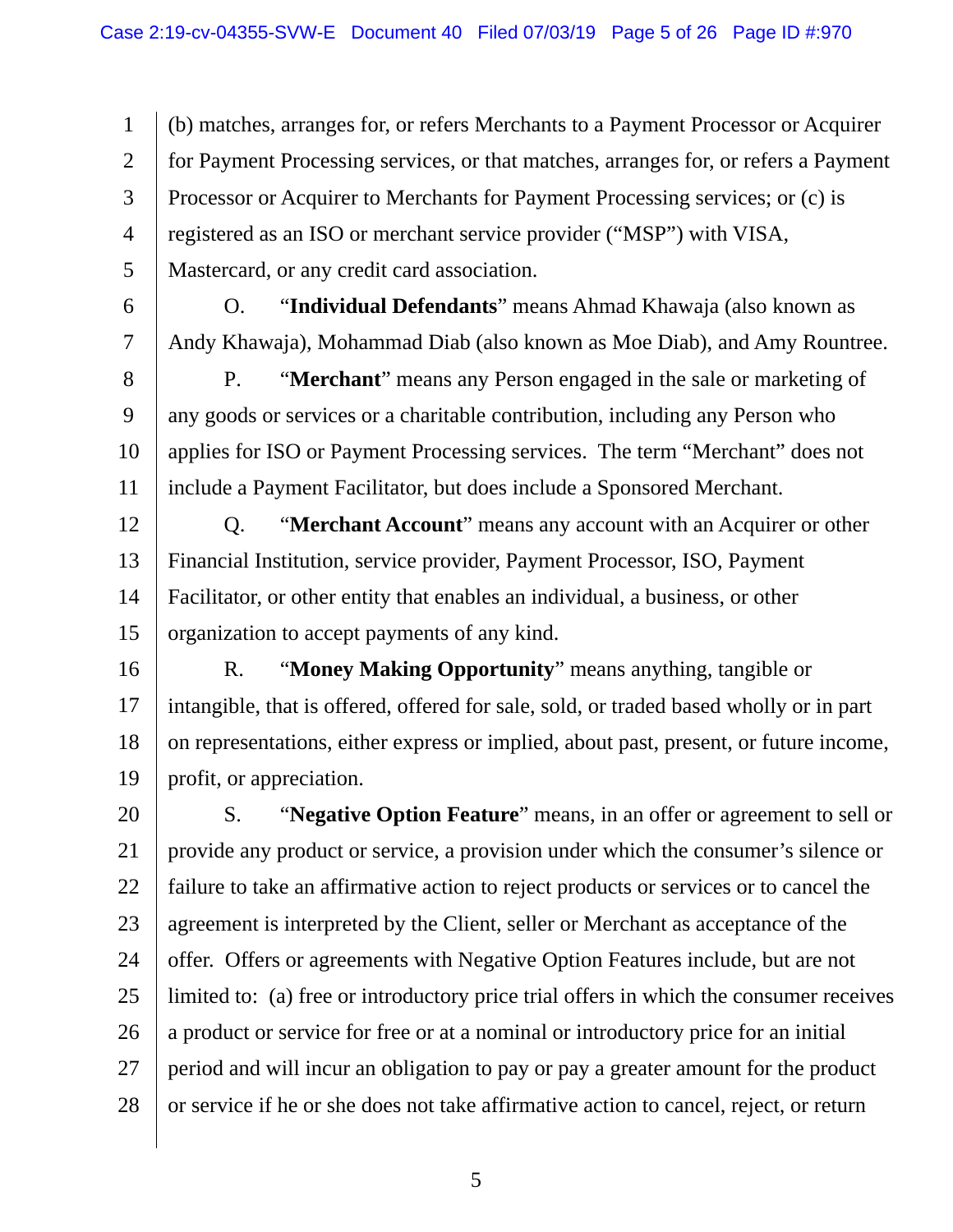1 2 3 4 5 6 the product or service before the end of that period; (b) continuity plans in which, subsequent to the consumer's agreement to the plan, the seller or provider automatically ships products to a consumer unless the consumer notifies the seller or provider within a certain time not to ship the products; and (c) automatic renewal plans in which the seller or provider automatically renews the agreement and charges the consumer unless the consumer cancels before the renewal.

7 8 9 10 T. "**Payment Facilitator**" means an entity that is registered with a credit card system by an Acquirer to facilitate transactions on behalf of Sponsored Merchants, and receives settlement of transaction proceeds from the Acquirer on behalf of the Sponsored Merchants.

11 12 13 14 15 16 17 18 19 20 21 22 23 24 25 U. "**Payment Processing**" means transmitting sales transaction data on behalf of a Merchant or providing a Person, directly or indirectly, with the means used to charge or debit accounts through the use of any payment method or mechanism, including, but not limited to, credit cards, debit cards, prepaid cards, stored value cards, ACH Debits, and Remotely Created Payment Orders. Whether accomplished through the use of software or otherwise, Payment Processing includes, among other things: (a) reviewing and approving Merchant applications for payment processing services; (b) transmitting sales transaction data or providing the means to transmit sales transaction data from Merchants to Acquirers, Payment Processors, ISOs, or other Financial Institutions; (c) clearing, settling, or distributing proceeds of sales transactions from Acquirers or Financial Institutions to Merchants; (d) processing Chargebacks or returned Remotely Created Payment Orders or ACH Debits; or (e) sign a merchant acceptance agreement on behalf of an Acquirer, or receive settlement of transaction proceeds from an Acquirer, on behalf of a sponsored Merchant.

26 27 28 V. "**Payment Processor**" means any Person providing Payment Processing services in connection with another Person's sale of goods or services, or in connection with any charitable donation.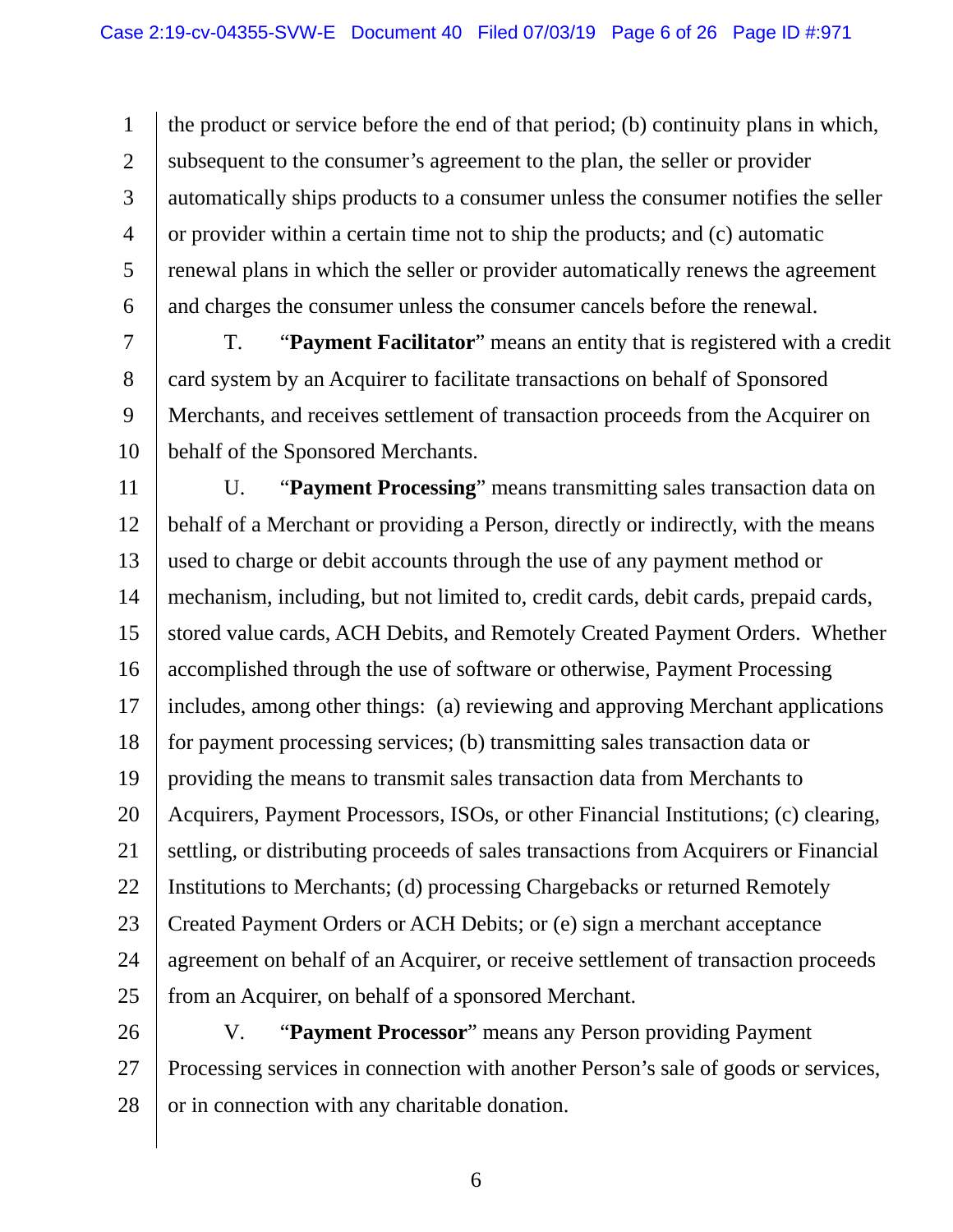1 2 3 4 W. "**Person**" means any natural person, organization, or legal entity, including a corporation, limited liability company, partnership, proprietorship, association, cooperative, government or governmental subdivision or agency, or any other group or combination acting as an entity.

5

6 7 8 9 X. "**Outbound Telemarketing**" means any plan, program, or campaign that is conducted to induce the purchase of goods or services by use of one or more telephones, and which involves a telephone call initiated by a Person other than the consumer, whether or not covered by the Telemarketing Sales Rule ("TSR"), 16 C.F.R. Part 310.

10 11 12 13 14 15 16 Y. "**Remotely Created Payment Order**" or "**RCPO**" means a payment instruction or order, whether created in electronic or paper format, drawn on a payor's financial account that is initiated or created by the payee, and which is deposited into or cleared through the check clearing system. For purposes of this definition, an account includes any financial account or credit or other arrangement that allows checks, payment instructions, or orders to be drawn against it that are payable by, through, or at a bank.

17 18 19 20 21 22 23 24 25 Z. "**Sales Agent**" means a Person that matches, arranges, or refers prospective Clients or Clients to a Payment Processor or ISO for Payment Processing, but does not hold any contractual liability in the event of losses related to the Payment Processing activities conducted by or on behalf of Clients. As such, a Sales Agent may be involved in recommending a particular Payment Processor or ISO to a prospective Client, forwarding to the Payment Processor or ISO a prospective Client's or Client's merchant application, or negotiating rates and fees charged by a Payment Processor or ISO, but a Sales Agent may not be involved in any Payment Processing and may not act as an ISO.

26 27 AA. "**Sponsored Merchant**" means any Person or entity to whom a Payment Facilitator agrees to provide Payment Processing services.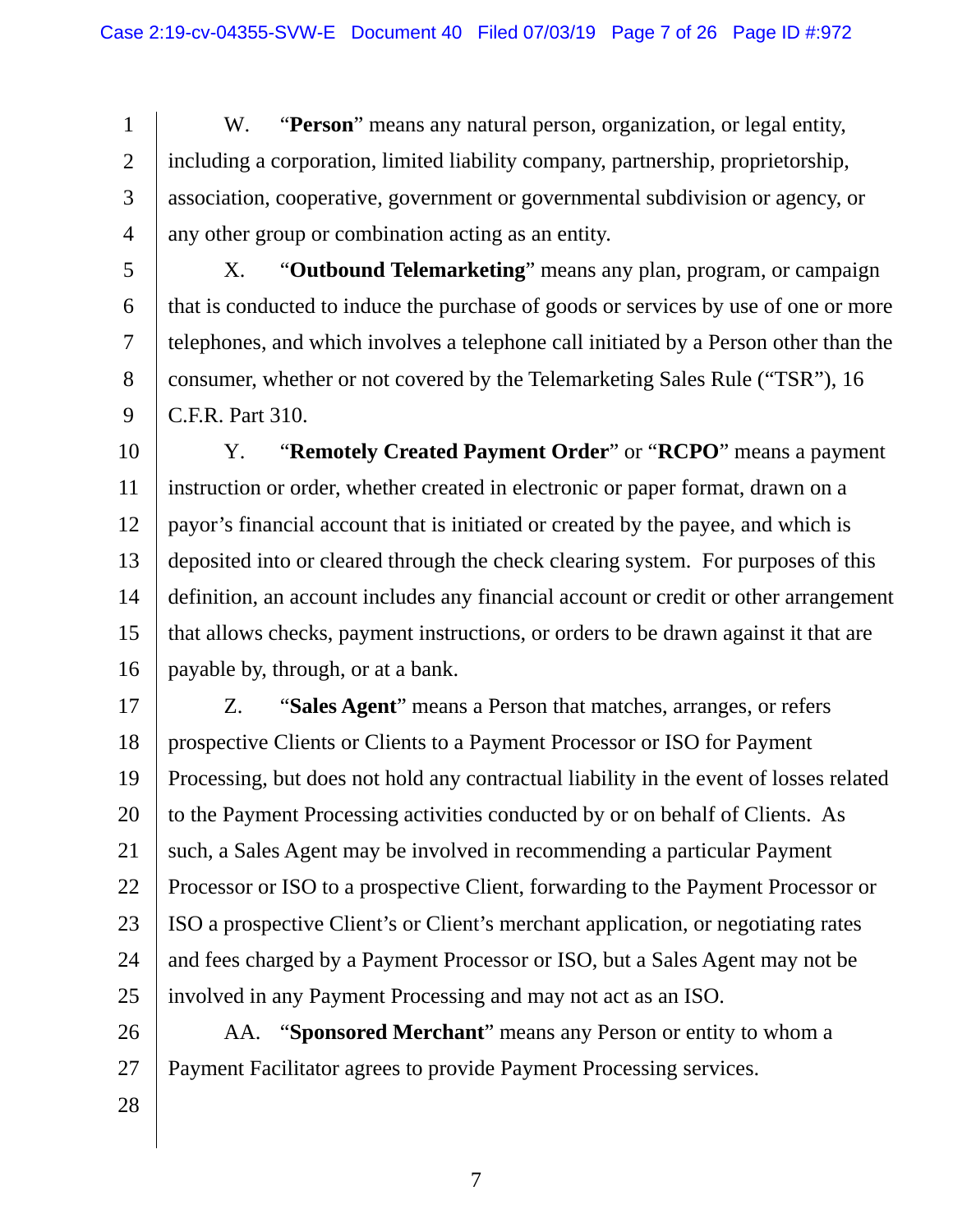| $\mathbf{1}$   | BB.                                                                                | "Total Return Rate" means the proportion (expressed as a                        |  |
|----------------|------------------------------------------------------------------------------------|---------------------------------------------------------------------------------|--|
| $\overline{2}$ | percentage) of all attempted ACH Debit or RCPO transactions that are returned      |                                                                                 |  |
| 3              | through the banking system for any reason, whether before or after payment, out of |                                                                                 |  |
| $\overline{4}$ |                                                                                    | the total number of such attempted transactions, calculated separately for each |  |
| 5              | transaction type.                                                                  |                                                                                 |  |
| 6              | <b>ORDER</b>                                                                       |                                                                                 |  |
| 7              | $\mathbf{I}$ .                                                                     | <b>BAN ON PROCESSING FOR CERTAIN MERCHANT CATEGORIES</b>                        |  |
| 8              | IT IS ORDERED that Defendant Rountree, whether acting directly or                  |                                                                                 |  |
| 9              | through an intermediary, is permanently restrained and enjoined from Payment       |                                                                                 |  |
| 10             | Processing, and from assisting others engaged in Payment Processing, whether       |                                                                                 |  |
| 11             | directly or through an intermediary, for any Person:                               |                                                                                 |  |
| 12             | A.                                                                                 | Offering to sell, selling, promoting or marketing the following goods           |  |
| 13             | or services:                                                                       |                                                                                 |  |
| 14             |                                                                                    | 1)<br>Money Making Opportunities;                                               |  |
| 15             |                                                                                    | credit repair;<br>2)                                                            |  |
| 16             |                                                                                    | credit card protection;<br>3)                                                   |  |
| 17             |                                                                                    | identity theft protection;<br>4)                                                |  |
| 18             |                                                                                    | debt collection, debt counseling, debt settlement, or debt<br>5)                |  |
| 19             |                                                                                    | consolidation;                                                                  |  |
| 20             |                                                                                    | mortgage or loan modification;<br>6)                                            |  |
| 21             |                                                                                    | government grants; or<br>7)                                                     |  |
| 22             |                                                                                    | timeshare resale;<br>8)                                                         |  |
| 23             | <b>B.</b>                                                                          | Engaged in Outbound Telemarketing;                                              |  |
| 24             | $\mathcal{C}$ .                                                                    | Listed on the Mastercard Member Alert to Control High-Risk                      |  |
| 25             | Merchants (MATCH) list for any of the following reasons: excessive Chargebacks     |                                                                                 |  |
| 26             | or fraud, fraud conviction, laundering, identification as a Questionable Merchant  |                                                                                 |  |
| 27             | per the Mastercard Questionable Merchant Audit Program, merchant collusion,        |                                                                                 |  |
| 28             |                                                                                    | illegal transactions, or identity theft;                                        |  |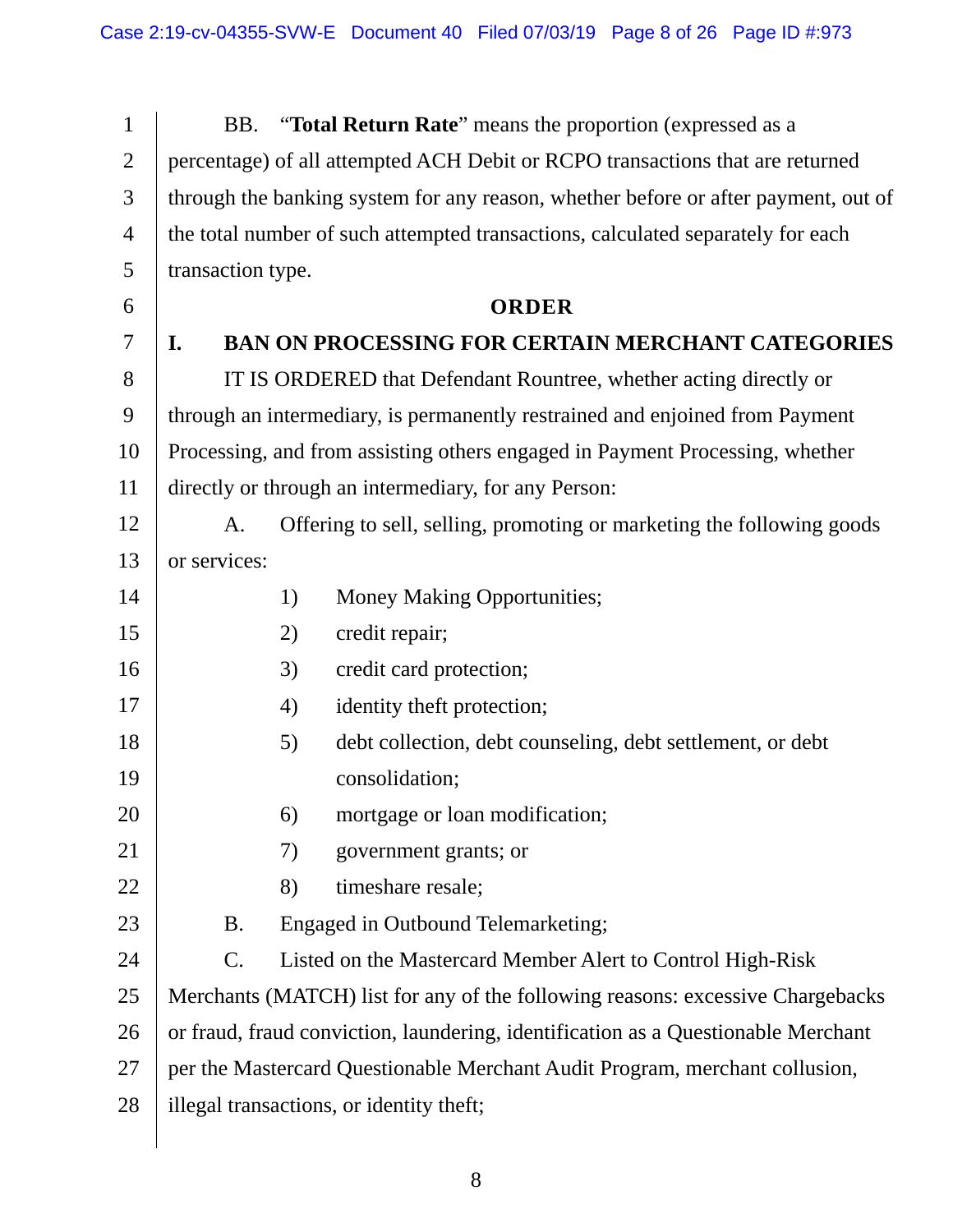1 2 3 4 5 6 7 8 9 10 11 12 13 14 15 16 17 18 19 20 21 22 23 24 25 26 27 28 D. Registered as, or qualifies for registration as, a high risk-merchant type according to Mastercard or Visa's rules and regulations; or E. That is a Covered Client subject to an Order from any lawsuit brought by the Commission or any other state or federal law enforcement agency relating to consumer protection or telemarketing laws or regulations. **II. BAN ON CREDIT CARD LAUNDERING**  IT IS FURTHER ORDERED that Defendant Rountree, whether acting directly or through an intermediary, is permanently restrained and enjoined from Credit Card Laundering, and from assisting others engaged in Credit Card Laundering, whether directly or through an intermediary. **III. PROHIBITIONS RELATED TO MERCHANT ACCOUNTS**  IT IS FURTHER ORDERED that Defendant Rountree, Defendant Rountree's officers, agents, employees, and attorneys, and all other Persons in active concert or participation with any of them, who receive actual notice of this Order, whether acting directly or indirectly, are each permanently restrained and enjoined from: A. Making, or assisting others in making, directly or by implication, any false or misleading statement in order to obtain Payment Processing services, including but not limited to false or misleading statements about the geographic location, name, identity, or corporate form of the Merchant; B. Failing to disclose to an Acquirer or other Financial Institution, service provider, Payment Processor, ISO, or other entity that enables a Person to accept payments of any kind any material information related to a Merchant Account including, but not limited to, (a) the identity of any owner, manager, director, or officer of the applicant for or holder of a Merchant Account, and (b) any connection between an owner, manager, director, or officer of the applicant for or holder of a Merchant Account and any Person who, for a reason related to excessive Chargebacks or fraud, identification as a Questionable Merchant per the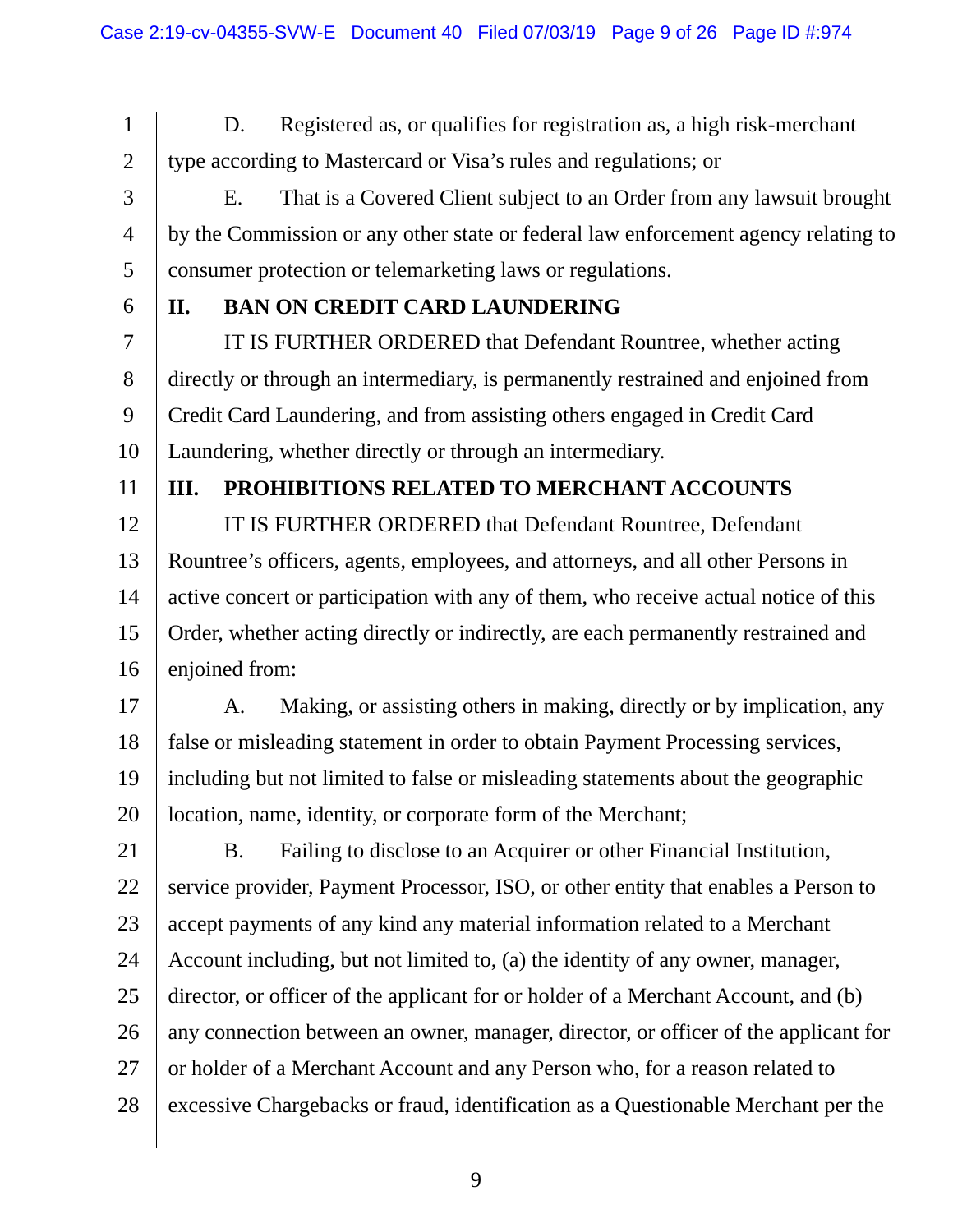1 2 3 4 5 Mastercard Questionable Merchant Audit Program, merchant collusion, illegal transaction, or identity theft, had a Merchant Account terminated by a Payment Processor or a Financial Institution, or has been fined or otherwise disciplined in connection with a Merchant Account by a Payment Processor or a Financial Institution; and

6 7 8 9 10 11 C. Engaging in any tactics to avoid fraud and risk monitoring programs established by any Financial Institution, Acquirer, or the operators of any payment system, including, but not limited to, balancing or distributing sales transaction volume or sales transaction activity among multiple Merchant Accounts or merchant billing descriptors; splitting a single sales transaction into multiple smaller transactions; or using a shell company to apply for a Merchant Account.

12

### **IV. PROHIBITION AGAINST ASSISTING AND FACILITATING**

13 14 15 16 17 18 IT IS FURTHER ORDERED that Defendant Rountree, Defendant Rountree's officers, agents, employees, and attorneys, and all other Persons in active concert or participation with any of them, who receive actual notice of this Order, whether acting directly or indirectly, are permanently restrained and enjoined from providing substantial assistance or support to any Person that they know, or should know, is engaged in:

19 20 A. Misrepresenting, directly or by implication, any material aspect of the performance, efficacy, nature, or central characteristics of any goods or services;

21 22 B. Misrepresenting, directly or by implication, any material aspect of the nature or terms of any refund, cancellation, exchange, or repurchase policies;

23 24 C. The unauthorized debiting or charging of consumer bank or credit card accounts; or

25 26 D. Any deceptive, unfair, or abusive act or practice prohibited by Section 5 of the FTC Act or by the TSR.

- 27
- 28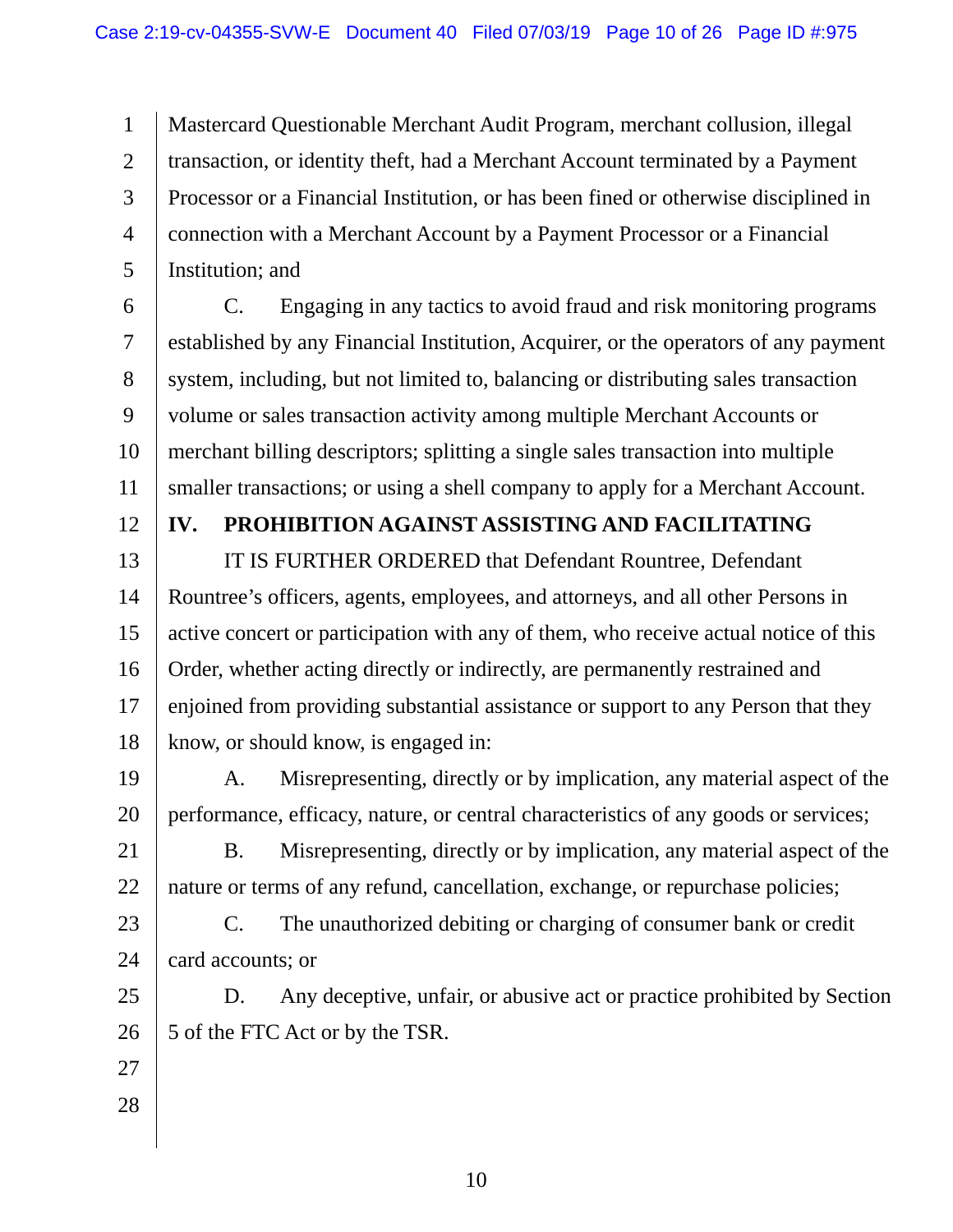### **V. SCREENING OF PROSPECTIVE HIGH RISK CLIENTS**

1

2 3 4 5 6 7 8 9 10 11 IT IS FURTHER ORDERED that Defendant Rountree, Defendant Rountree's officers, agents, employees, and attorneys, and all other Persons in active concert or participation with any of them, who receive actual notice of this Order, whether acting directly or indirectly, are permanently restrained and enjoined from Payment Processing or acting as an ISO or Sales Agent for any prospective High Risk Client without first engaging in a reasonable screening of the prospective High Risk Client to determine whether the prospective High Risk Client's business practices are, or are likely to be, deceptive or unfair within the meaning of Section 5 of the FTC Act, or violation of the Telemarketing Sales Rule. Such reasonable screening shall include, but not be limited to:

12 13 14 15 A. Obtaining from each prospective High Risk Client, including the principal(s) and controlling Person(s) of the entity, any Person(s) with a majority ownership interest in the entity, and any corporate name, trade name, fictitious name or aliases under which such Person(s) conduct or have conducted business:

16 17 18 19 1. A description of the nature of the prospective High Risk Client's business, including describing the nature of the goods and services sold and methods of sale, for which the prospective High Risk Client seeks Payment Processing services;

20 21 2. The name of the principal(s) and controlling Person(s) of the entity, and Person(s) with a majority ownership interest in the entity;

22 23 24 25 3. A list of all business and trade names, fictitious names, DBAs, and Internet websites under or through which the prospective High Risk Client has marketed or intends to market the goods and services for which the prospective High Risk Client seeks Payment Processing services;

26 27 28 4. Each physical address at which the prospective High Risk Client has conducted business or will conduct the business(es) identified pursuant to subsection (1) of this Section V.A;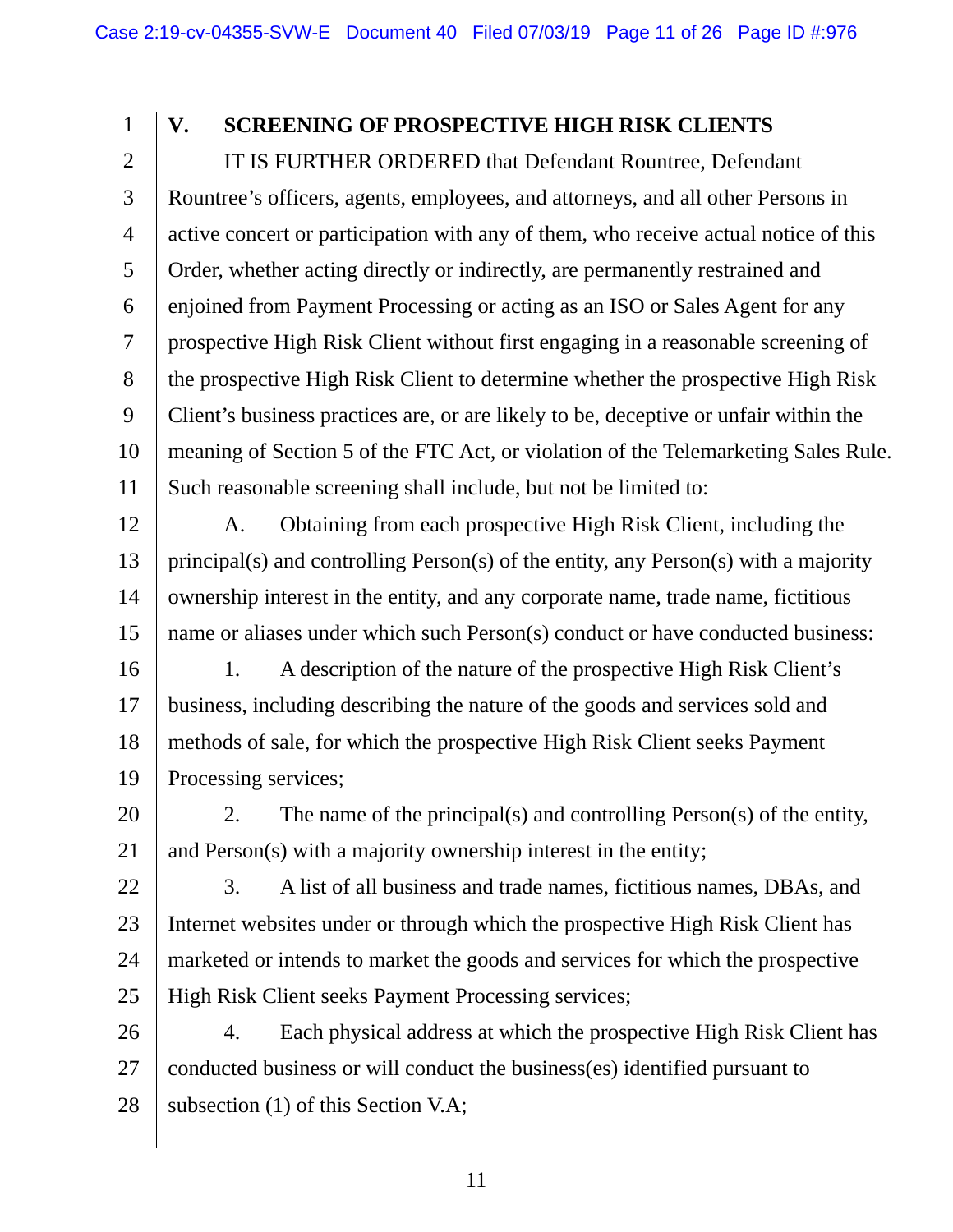1 2 3 4 5 6 7 8 9 10 11 12 13 14 15 16 17 18 19 20 21 22 23 24 25 26 27 28 5. The name and address of every Acquirer, originating depository Financial Institution (if Defendant proposes to provide Payment Processing services for ACH Debit or RCPO transactions to such prospective High Risk Client), and Payment Processor used by the prospective High Risk Client during the preceding two years, and all merchant identification numbers used by any such banks or Payment Processors in connection with the prospective High Risk Client; 6. The prospective High Risk Client's past Chargeback Rate and Total Return Rate (if Defendant proposes to provide Payment Processing services for ACH Debit or RCPO transactions) for the preceding three (3) months, or for the preceding six months if the prospective High Risk Client is a Covered Client, and estimates of future Chargeback Rates and Total Return Rates (if Defendant proposes to provide Payment Processing services for ACH Debit or RCPO transactions); 7. The names of trade and bank references; and 8. Whether the prospective High Risk Client, including the principal(s) and controlling Person(s) of the entity, any Person(s) with a majority ownership interest in the entity, and any corporate name, trade name, fictitious name or aliases under which such Person(s) conduct or have conducted business, has ever been: a) placed in a payment card association's Chargeback monitoring program during the preceding two years; or b) the subject of a complaint filed by the Commission or any other state or federal law enforcement agency; B. Taking reasonable steps to assess the accuracy of the information provided pursuant to Sections V.A of this Order, including but not limited to: reviewing the Internet websites used by the prospective High Risk Client to market its goods or services; obtaining and reviewing copies of monthly Payment Processing statements issued by any bank, ISO, Sales Agent, Acquirer, or Payment Processor used by the High Risk Client during the preceding six (6) months;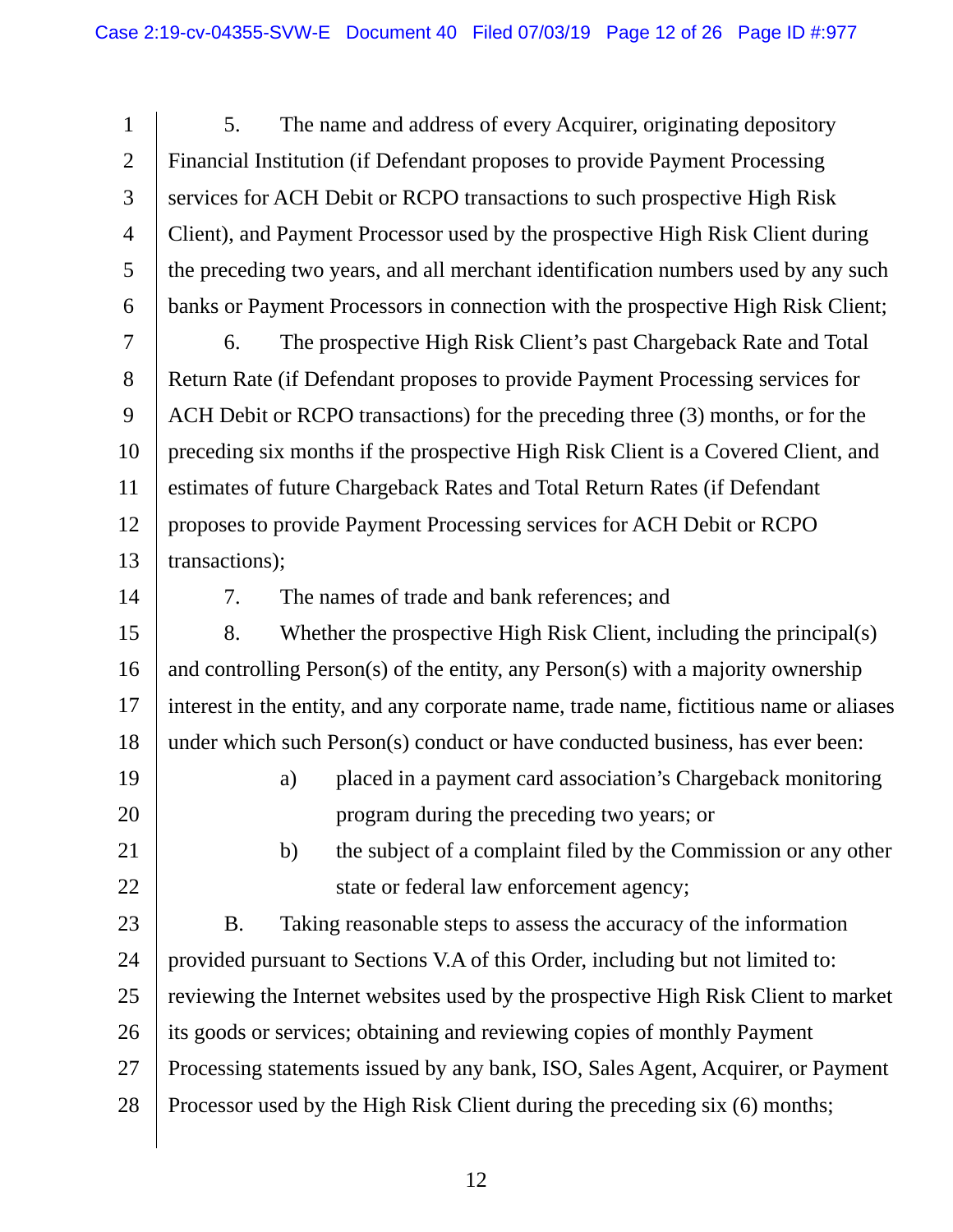1 2 3 4 5 6 7 8 9 10 11 obtaining and reviewing all current marketing materials for each good or service related to the offer for which Defendant Rountree would provide the prospective High Risk Client with Payment Processing, ISO, or Sales Agent services. The purpose of such steps is to determine whether the prospective High Risk Client is engaged in any of the following acts or practices, in which case Defendant Rountree shall not provide Payment Processing or act as an ISO or Sales Agent for the prospective High Risk Client: 1. Failing to clearly and conspicuously disclose all products and services that are sold in conjunction with the offered product or service, and the total cost to purchase, receive, or use, any products or services that are the subject of the sales offer;

12 13 14 2. Misrepresenting any material aspect of the performance, efficacy, nature, or central characteristics of goods or services that are the subject of the sales offer;

15 16 3. Failing to clearly and conspicuously disclose all material terms and conditions of an offer;

17 18 19 4. Misrepresenting, expressly or by implication, any material aspect of the prospective High Risk Client's refund, cancellation, exchange, or repurchase policies; and

20 21 5. Causing billing information to be submitted for payment without the customer's express authorization.

22

# **VI. MONITORING OF HIGH RISK CLIENTS**

23

24 25 26 27 28 IT IS FURTHER ORDERED that Defendant Rountree, Defendant Rountree's officers, agents, employees, and attorneys, and all other Persons in active concert or participation with any of them, who receive actual notice of this Order, whether acting directly or indirectly, in connection with Payment Processing or acting as an ISO or Sales Agent, are permanently restrained and enjoined from: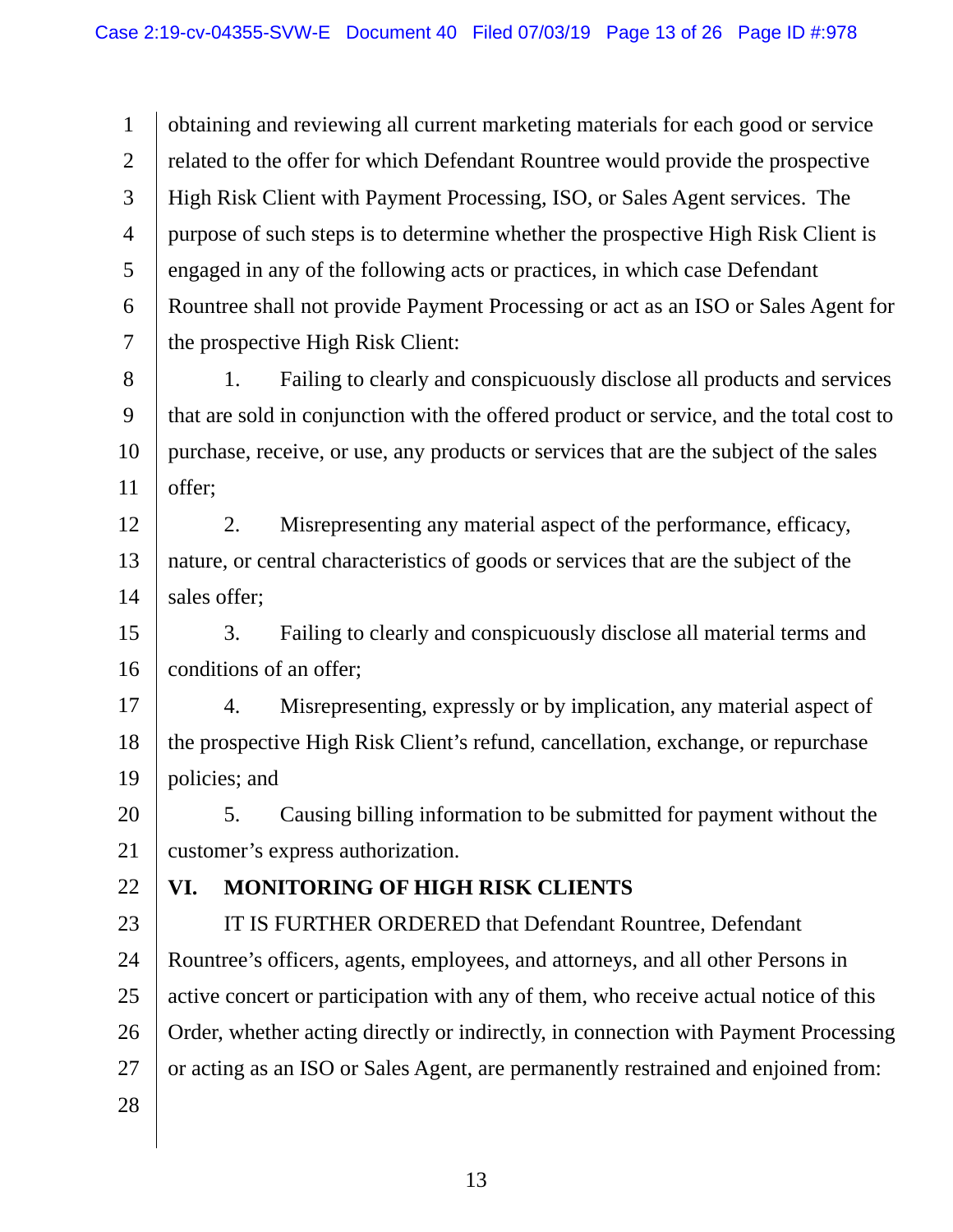1 2 3 4 5 A. Failing to monitor the sales activity of all current Clients to identify Clients that should be designated as High Risk Clients requiring additional screening pursuant to Section V of this Order, and for newly-designated High Risk Clients, failing to complete the reasonable screening process described in Section V of the Order within a one month period;

- 6 7 8 9 10 11 12 13 14 B. Failing to monitor each High Risk Client's transactions to determine whether the High Risk Client is engaged in practices that are deceptive or unfair in violation of Section 5 of the FTC Act. Such monitoring shall include, but not be limited to, regularly reviewing High Risk Clients' Internet websites from an IP address that is not associated with Defendant Rountree, regularly reviewing each High Risk Client's Chargeback Rates, Total Return Rates (if Defendant proposes to provide Payment Processing services for ACH Debit or RCPO transactions), and reasons provided for these rates, as well as examining any unusual or suspect transaction patterns, values, and volume;
- 15 16 17 18 19 20 21 C. Failing to calculate and update at least on a monthly basis for each High Risk Client the Chargeback Rate and Total Return Rate (if Defendant proposes to provide Payment Processing services for ACH Debit or RCPO transactions). For any Client with multiple processing accounts, the calculation of the Chargeback Rate and Total Return Rate shall be made for each of the High Risk Client's individual processing accounts, and in the aggregate for each High Risk Client;
- 22 23 D. Failing to immediately stop processing sales transactions and, as soon as practical but in no more than 5 days, close all processing accounts for:

24 25 26 1. Any Covered Client whose Total Return Rate exceeds two and onehalf percent (2.5%) and whose total number of ACH Debit or RCPO returned transactions in any month exceeds forty (40) transactions;

- 27
- 28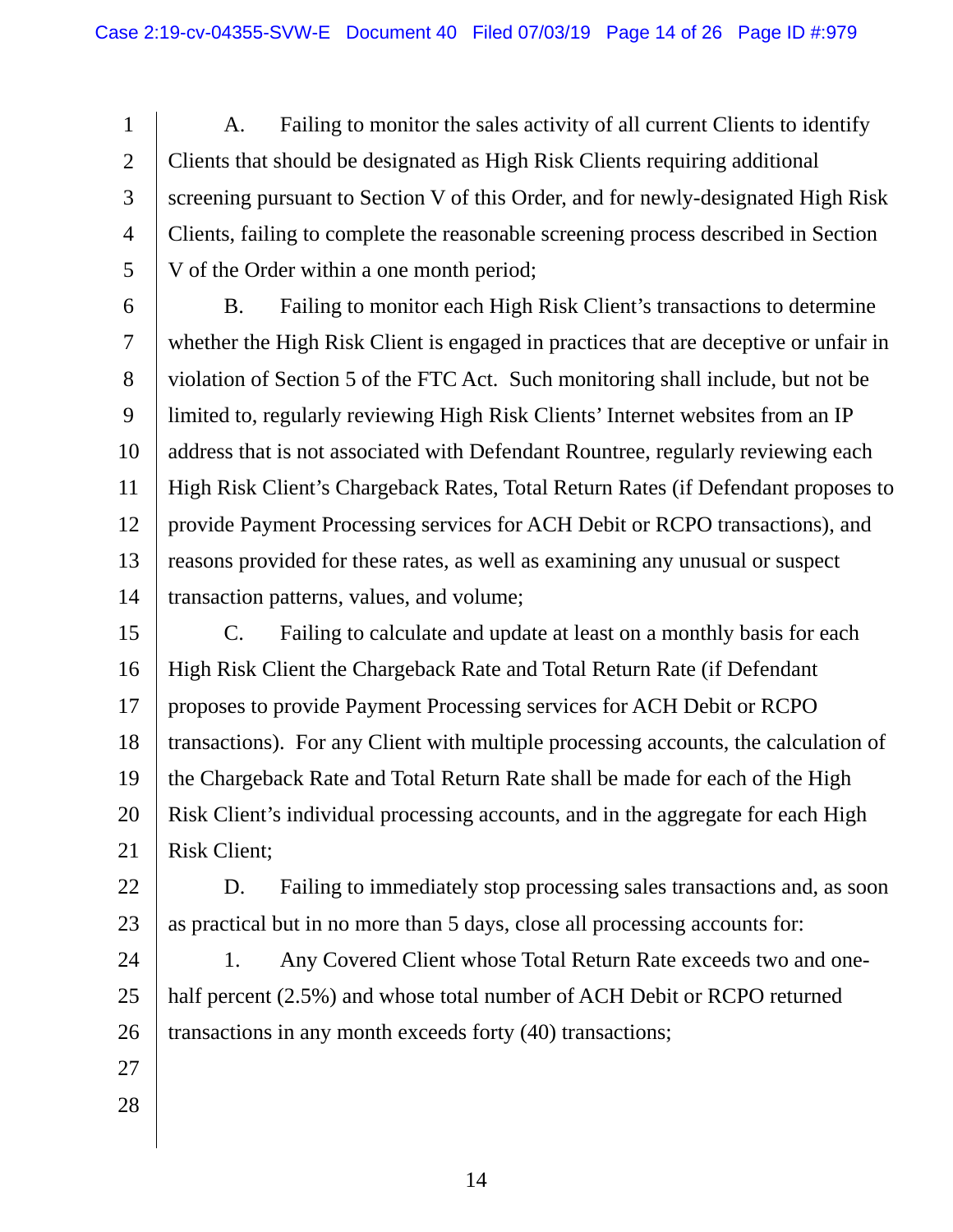1 2 3 2. Any Covered Client whose monthly Chargeback Rate exceeds one percent (1%) and whose total number of Chargebacks exceeds forty (40) in two of the past six months; and

27

4 5 6 7 8 9 10 3. Any Covered Client that Defendant Rountree knows or should know is engaged in tactics to avoid fraud and risk monitoring programs established by any Financial Institution, Acquirer, or the operators of any payment system, including, but not limited to, balancing or distributing sales transaction volume or sales transaction activity among multiple Merchant Accounts or merchant billing descriptors; splitting a single sales transaction into multiple smaller transactions, or using shell companies to apply for additional Merchant Accounts.

11 12 13 14 15 16 17 18 19 20 21 22 23 24 25 26 E. Failing to immediately conduct a reasonable investigation of the cause of Total Return Rate (if Defendant Rountree proposes to provide Payment Processing services for ACH Debit or RCPO transactions) or Chargeback Rates (a reasonable investigation includes, but is not limited to: verifying and updating the truth and accuracy of information gathered in compliance with Section V of this Order and any other advertising of the High Risk Client; confirming that the High Risk Client has obtained required consumer authorizations for the transactions; contacting Financial Institutions and Better Business Bureaus to gather detailed information, including complaints and other relevant information, regarding the High Risk Client; reviewing from an IP address that is not associated with Defendant Rountree the Internet websites used by the High Risk Client to market its goods and services; searching publicly available sources for legal actions taken by the Commission or other state or federal law enforcement agencies against the High Risk Client; and conducting "test" shopping to determine the High Risk Client's sales practices, where possible) for: 1. Any High Risk Client, excluding Covered Clients, whose Total Return

28 Debit or RCPO returned transactions in any month exceeds forty (40); and

Rate exceeds two and one-half percent (2.5%) and whose total number of ACH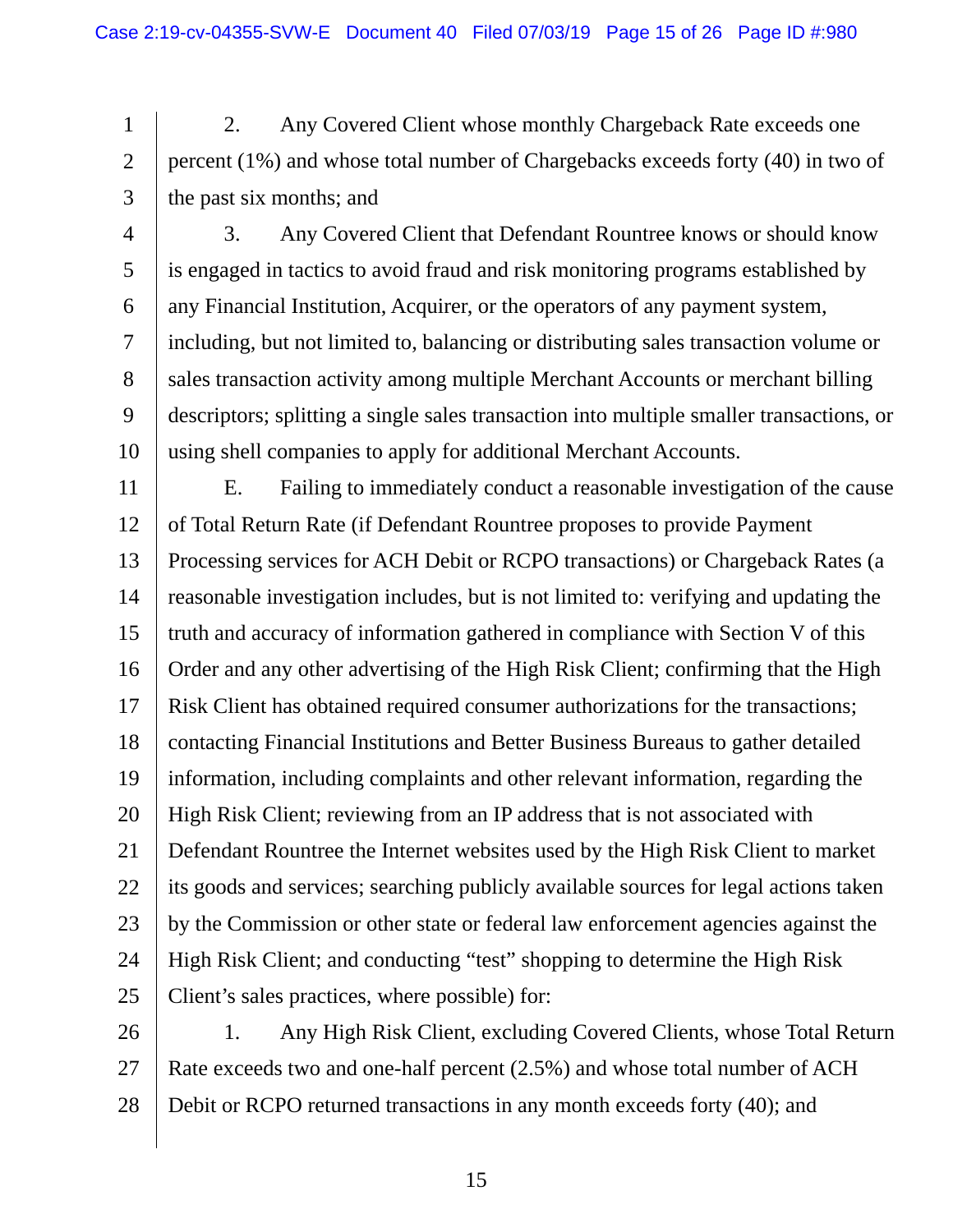1 2 3 2. Any High Risk Client, excluding Covered Clients, whose monthly Chargeback Rate exceeds one percent (1%) and whose total number of Chargebacks exceeds forty (40) in two of the past six months.

4 5 6 7 8 9 10 11 F. Failing to stop processing sales transactions and close all processing accounts for any High Risk Client investigated pursuant to Subsection E, above, within 60 days of commencing the investigation, unless Defendant Rountree drafts a written report establishing facts that demonstrate, by clear and convincing evidence, that the High Risk Client's business practices related to the offer(s) for which Defendant Rountree provides Payment Processing are not deceptive or unfair in violation of Section 5 of the FTC Act and are not in violation of the Telemarketing Sales Rule.

12 13 14 15 16 17 18 19 20 G. Failing to immediately stop processing sales transactions and close all processing accounts for any High Risk Client that Defendant Rountree knows or should know is engaged in tactics to avoid fraud and risk monitoring programs established by any Financial Institution, Acquirer, or the operators of any payment system, including, but not limited to, balancing or distributing sales transaction volume or sales transaction activity among multiple Merchant Accounts or merchant billing descriptors; splitting a single sales transaction into multiple smaller transactions, or using shell companies to apply for additional Merchant Accounts.

- 21
- 22

IT IS FURTHER ORDERED that:

**VII. MONETARY JUDGMENT AND SUSPENSION** 

23

24

A. Judgment in the amount of Three Hundred and Twenty Thousand, Four Hundred and Nine Dollars and Eighty-Two Cents (\$320,429.82) is entered in

25 26

B. The judgment is suspended, subject to the Subsections below.

favor of the Commission against Defendant Rountree as equitable monetary relief.

27 28 C. The Commission's agreement to the suspension of the judgment is expressly premised upon the truthfulness, accuracy, and completeness of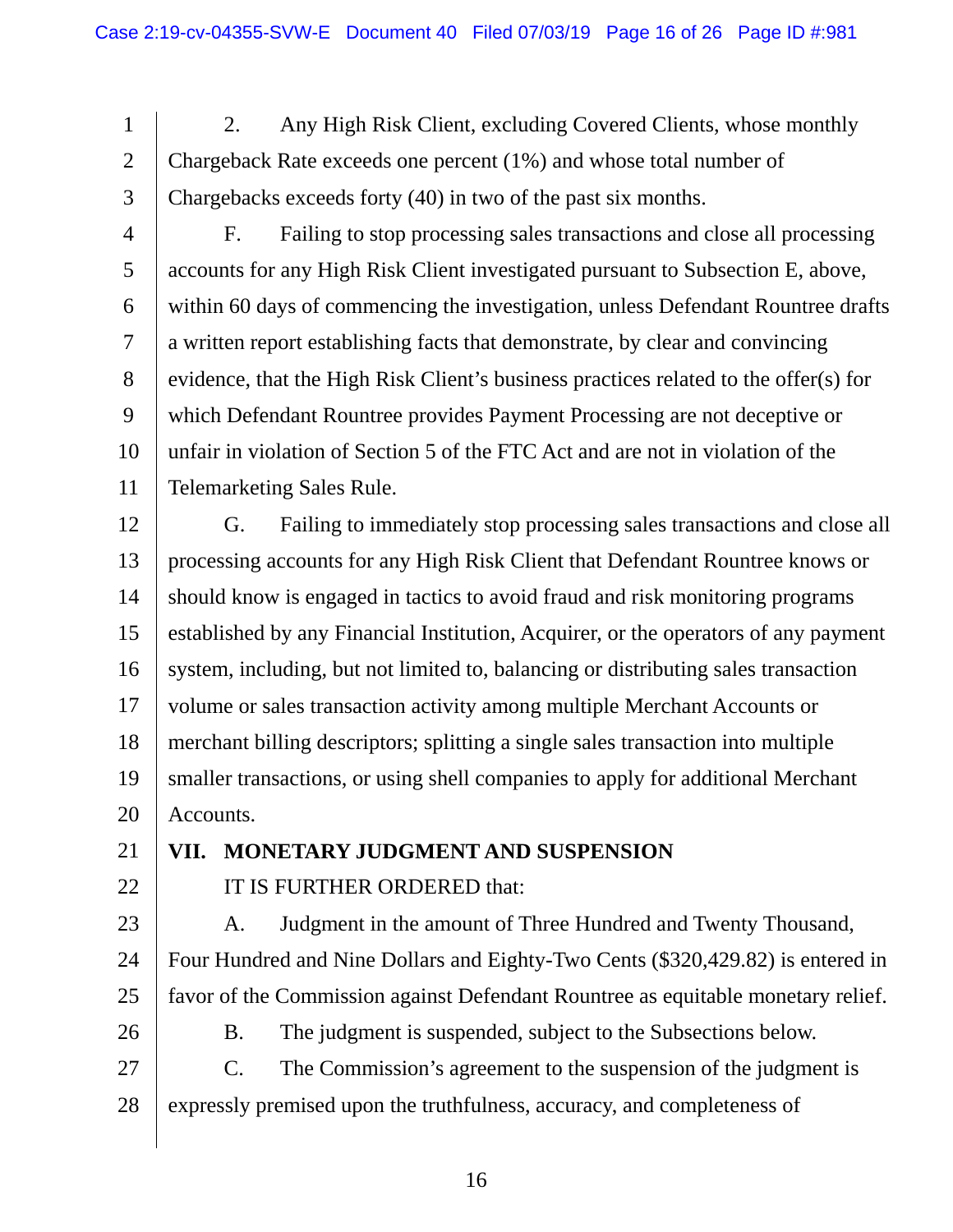1 2 3 4 5 6 7 8 9 10 11 12 13 14 15 16 17 18 19 20 21 22 23 24 25 26 27 Defendant Rountree's sworn financial statements and related documents (collectively, "financial representations") submitted to the Commission, namely: 1. the Financial Statement of Amy Rountree digitally signed by Defendant Rountree on January 2, 2019, including the attachments, submitted by email by Defendant Rountree's counsel's assistant, Taly Goody, to Commission counsel Andrew Hudson on January 4, 2019; and 2. information submitted via email from Defendant Rountree's counsel David Steiner to Commission counsel Andrew Hudson on February 15, 2019, regarding personal property. D. The suspension of the judgment will be lifted as to Defendant Rountree if, upon motion by the Commission, the Court finds that Defendant Rountree failed to disclose any material asset, materially misstated the value of any asset, or made any other material misstatement or omission in the financial representations identified above. E. If the suspension of the judgment is lifted, the judgment becomes immediately due as to Defendant Rountree in the amount specified in Subsection A above (which the parties stipulate only for purposes of this Section represents the amount by which Defendant Rountree was unjustly enriched by the conduct alleged in the Complaint), plus interest computed from the date of entry of this Order. **VIII. ADDITIONAL MONETARY PROVISIONS**  IT IS FURTHER ORDERED that: A. Defendant Rountree relinquishes dominion and all legal and equitable right, title, and interest in all assets transferred pursuant to this Order and may not seek the return of any assets. B. The facts alleged in the Complaint will be taken as true, without further proof, in any subsequent civil litigation by or on behalf of the Commission,

28 including in a proceeding to enforce its rights to any payment or monetary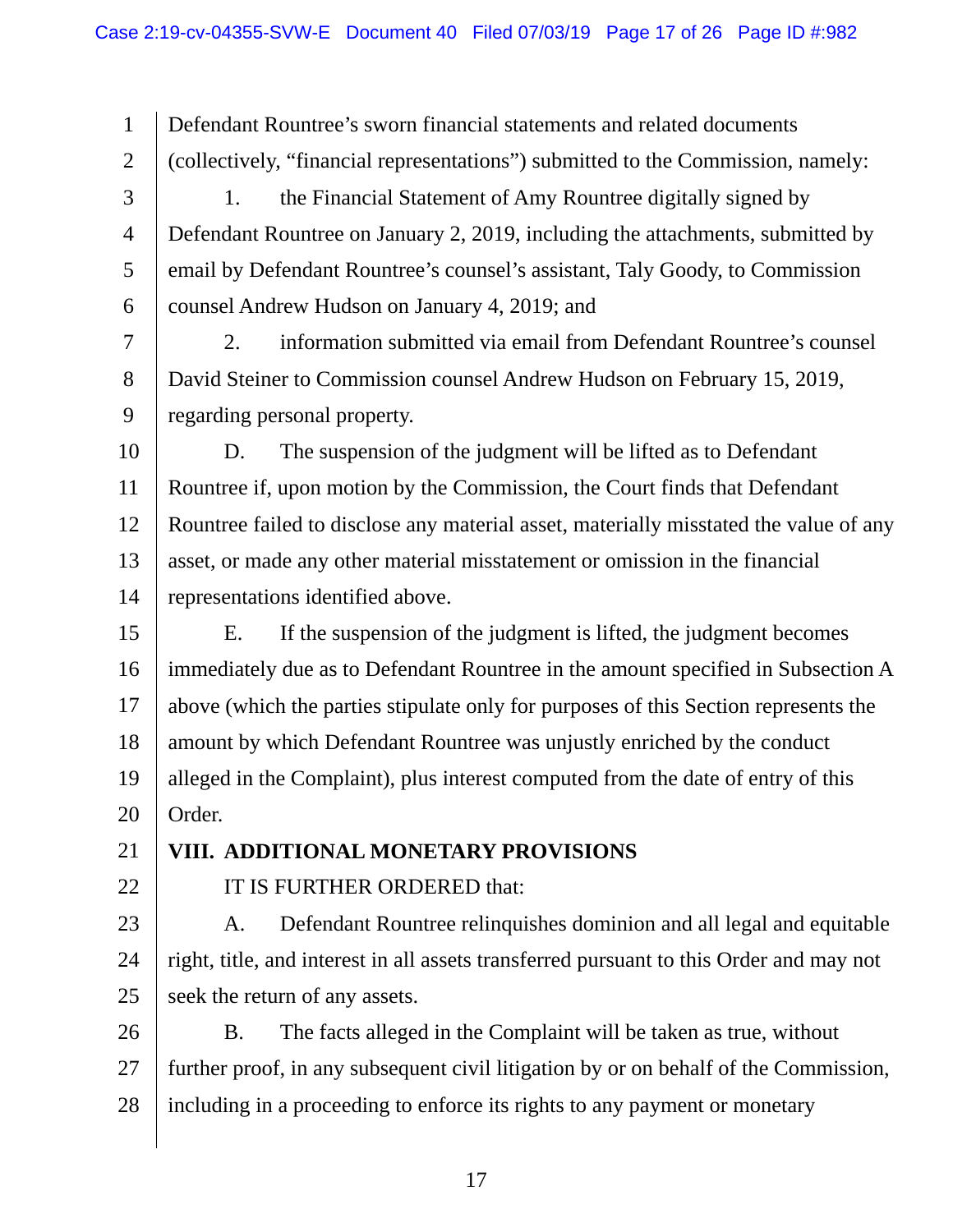1 2 judgment pursuant to this Order, such as a nondischargeability complaint in any bankruptcy case.

3 4 5 6 C. The facts alleged in the Complaint establish all elements necessary to sustain an action by the Commission pursuant to Section  $523(a)(2)(A)$  of the Bankruptcy Code, 11 U.S.C. § 523(a)(2)(A), and this Order will have collateral estoppel effect for such purposes.

7 8 9 10 D. Defendant Rountree acknowledges that her Taxpayer Identification Number (Social Security Number), which Defendant Rountree has submitted to the Commission, may be used for collecting and reporting on any delinquent amount arising out of this Order, in accordance with 31 U.S.C. § 7701.

11 12 13 14 15 16 17 18 19 20 21 22 E. All money paid to the Commission pursuant to this Order may be deposited into a fund administered by the Commission or its designee to be used for equitable relief, including consumer redress and any attendant expenses for the administration of any redress fund. If a representative of the Commission decides that direct redress to consumers is wholly or partially impracticable or money remains after redress is completed, the Commission may apply any remaining money for such other equitable relief (including consumer information remedies) as it determines to be reasonably related to Defendant Rountree's practices alleged in the Complaint. Any money not used for such equitable relief is to be deposited to the U.S. Treasury as disgorgement. Defendant Rountree has no right to challenge any actions the Commission or its representatives may take pursuant to this Subsection.

23

## **IX. COOPERATION**

24 25 26 27 28 IT IS FURTHER ORDERED that Defendant Rountree must fully cooperate with representatives of the Commission in this case and in any investigation related to or associated with the transactions or the occurrences that are the subject of the Complaint. Defendant Rountree must provide truthful and complete information, evidence, and testimony. Defendant Rountree must appear for interviews,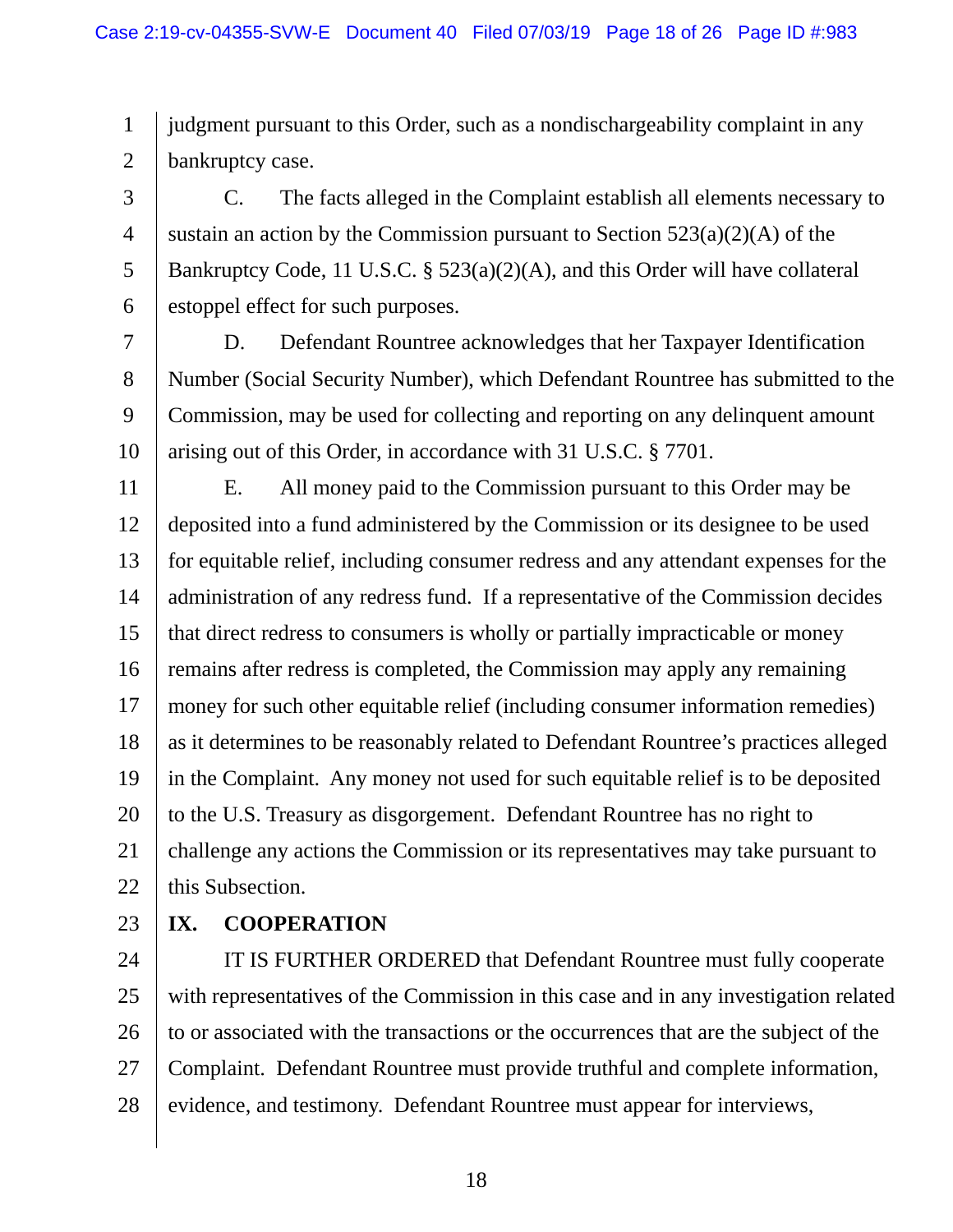1 2 3 4 5 6 discovery, hearings, trials, and any other proceedings that a Commission representative may reasonably request upon 5 days written notice, or other reasonable notice, at such places and times as a Commission representative may designate, without the service of a subpoena. Nothing in this Section IX precludes Defendant Rountree from invoking her constitutional Fifth Amendment privilege against self-incrimination.

7

### **X. ORDER ACKNOWLEDGMENTS**

8 9 IT IS FURTHER ORDERED that Defendant Rountree obtain acknowledgments of receipt of this Order:

- 10 11 12 A. Defendant Rountree, within 7 days of entry of this Order, must submit to the Commission an acknowledgment of receipt of this Order sworn under penalty of perjury.
- 13 14 15 16 17 18 19 20 21 22 B. For 10 years after entry of this Order, Defendant Rountree for any business that she, individually or collectively with any other Defendants, is the majority owner or controls directly or indirectly, must deliver a copy of this Order to: (1) all principals, officers, directors, and LLC managers and members; (2) all employees having managerial responsibilities for Payment Processing services and all agents and representatives who participate in providing Payment Processing services; (3) any business entity resulting from any change in structure as set forth in the Section titled Compliance Reporting; and (4) any Acquirer, Payment Processor, Payment Facilitator, or ISO that provides Defendant Rountree with a Merchant Account now or in the future.
- 23

24 25 C. Delivery of this Order must occur within 7 days of entry of this Order for current personnel. For all other personnel, delivery must occur before they assume their responsibilities.

26 27 28 D. From each individual or entity to which Defendant Rountree delivered or delivers a copy of this Order, that Defendant Rountree must obtain, within 30 days, a signed and dated acknowledgment of receipt of this Order.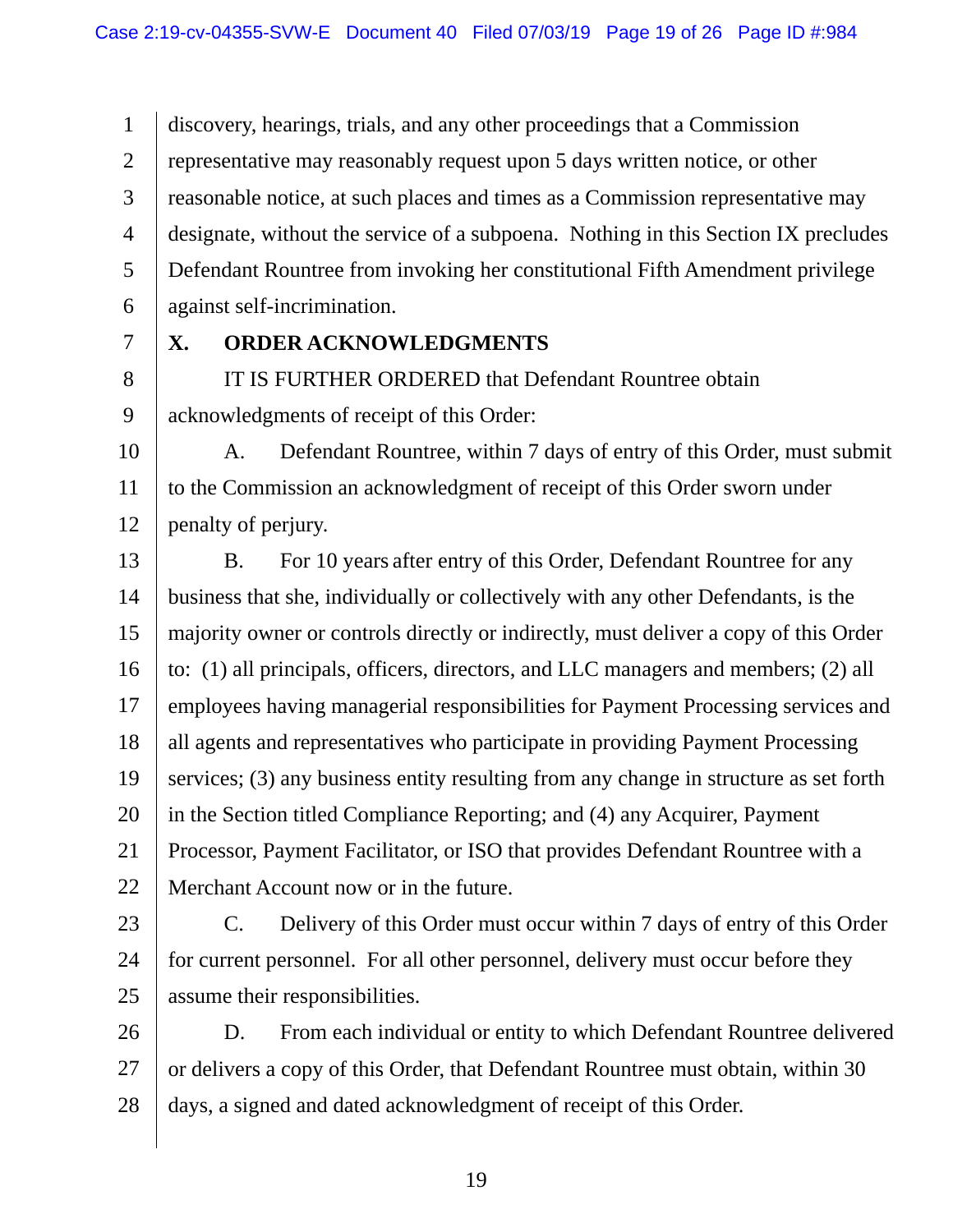#### 1 **XI. COMPLIANCE REPORTING**

2 3 IT IS FURTHER ORDERED that Defendant Rountree make timely submissions to the Commission:

4 5 A. One year after entry of this Order, Defendant Rountree must submit a compliance report, sworn under penalty of perjury:

6 7 8 9 10 11 12 13 14 15 16 17 1. Defendant Rountree must: (a) identify the primary physical, postal, and email address and telephone number, as designated points of contact, which representatives of the Commission may use to communicate with Defendant Rountree; (b) identify all of Defendant Rountree's businesses by all of their names, telephone numbers, and physical, postal, email, and Internet addresses; (c) describe the activities of each business, including the goods and services offered, the means of advertising, marketing, and sales, and the involvement of any other Defendant (which Defendant Rountree must describe if she knows or should know due to her own involvement); (d) describe in detail whether and how Defendant Rountree is in compliance with each Section of this Order; and (e) provide a copy of each Order Acknowledgment obtained pursuant to this Order, unless previously submitted to the Commission.

18 19 20 21 22 23 24 2. Additionally, Defendant Rountree must: (a) identify all telephone numbers and all physical, postal, email and Internet addresses, including all residences; (b) identify all business activities, including any business for which she performs services whether as an employee or otherwise and any entity in which she has any ownership interest; and (c) describe in detail her involvement in each such business, including title, role, responsibilities, participation, authority, control, and any ownership.

25 26 27 B. For 10 years after entry of this Order, Defendant Rountree must submit a compliance notice, sworn under penalty of perjury, within 14 days of any change in the following: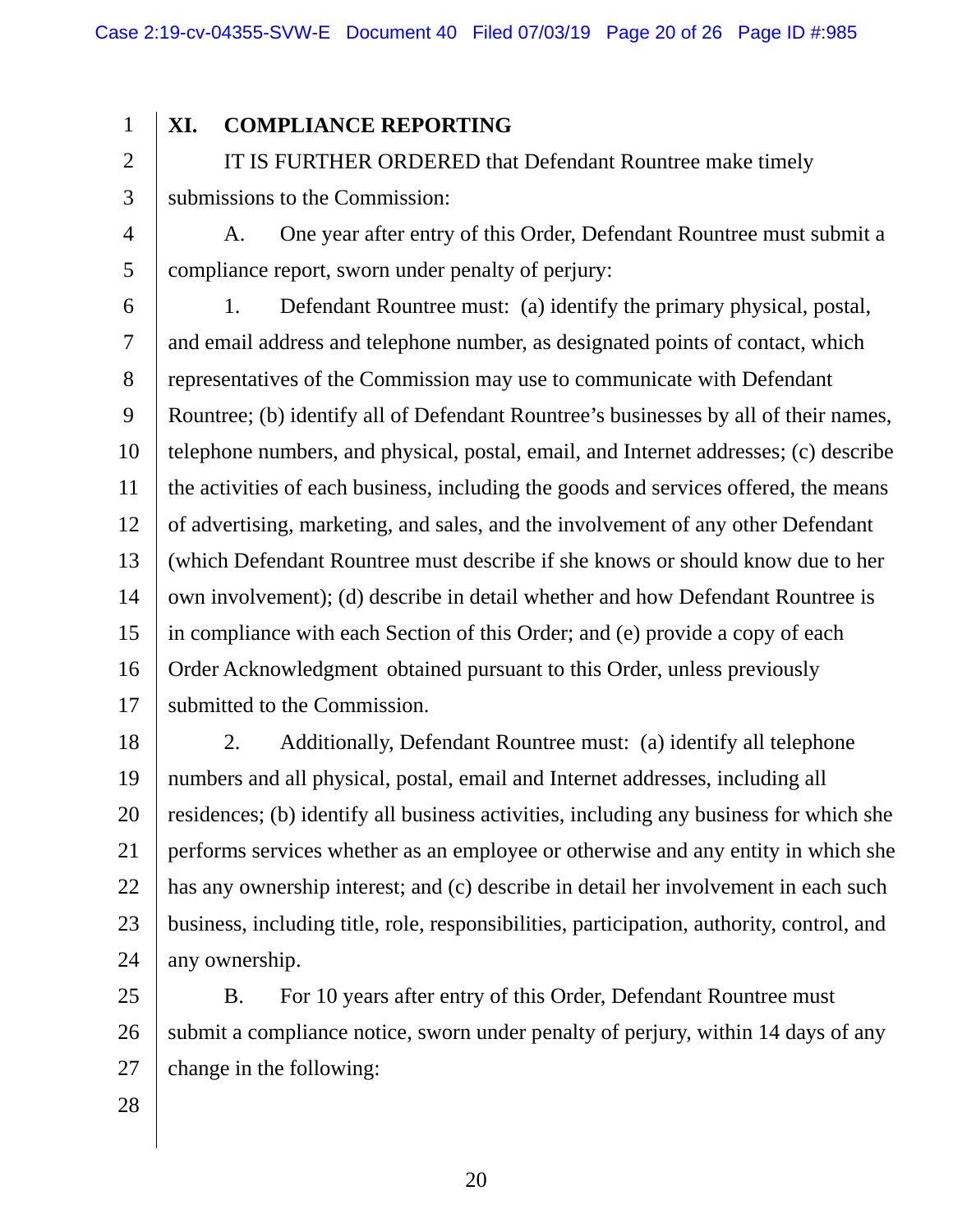1 2 3 4 5 6 1. Defendant Rountree must report any change in: (a) any designated point of contact; or (b) the structure of any entity that Defendant Rountree has any ownership interest in or controls directly or indirectly that may affect compliance obligations arising under this Order, including: creation, merger, sale, or dissolution of the entity or any subsidiary, parent, or affiliate that engages in any acts or practices subject to this Order.

7 8 9 10 11 12 2. Additionally, Defendant Rountree must report any change in: (a) name, including aliases or fictitious name, or residence address; or (b) title or role in any business activity, including any business for which she performs services whether as an employee or otherwise and any entity in which she has any ownership interest, and identify the name, physical address, and any Internet address of the business or entity.

13 14 15 C. Defendant Rountree must submit to the Commission notice of the filing of any bankruptcy petition, insolvency proceeding, or similar proceeding by or against Defendant Rountree within 14 days of its filing.

16 17 18 19 20 21 D. Any submission to the Commission required by this Order to be sworn under penalty of perjury must be true and accurate and comply with 28 U.S.C. § 1746, such as by concluding: "I declare under penalty of perjury under the laws of the United States of America that the foregoing is true and correct. Executed on: we want also supplying the date, signatory's full name, title (if applicable), and signature.

22 23 24 25 26 27 28 E. Unless otherwise directed by a Commission representative in writing, all submissions to the Commission pursuant to this Order must be emailed to DEbrief@ftc.gov or sent by overnight courier (not the U.S. Postal Service) to: Associate Director for Enforcement, Bureau of Consumer Protection, Federal Trade Commission, 600 Pennsylvania Avenue NW, Washington, DC 20580. The subject line must begin: *FTC v. Amy Rountree*, Matter No. 1723155.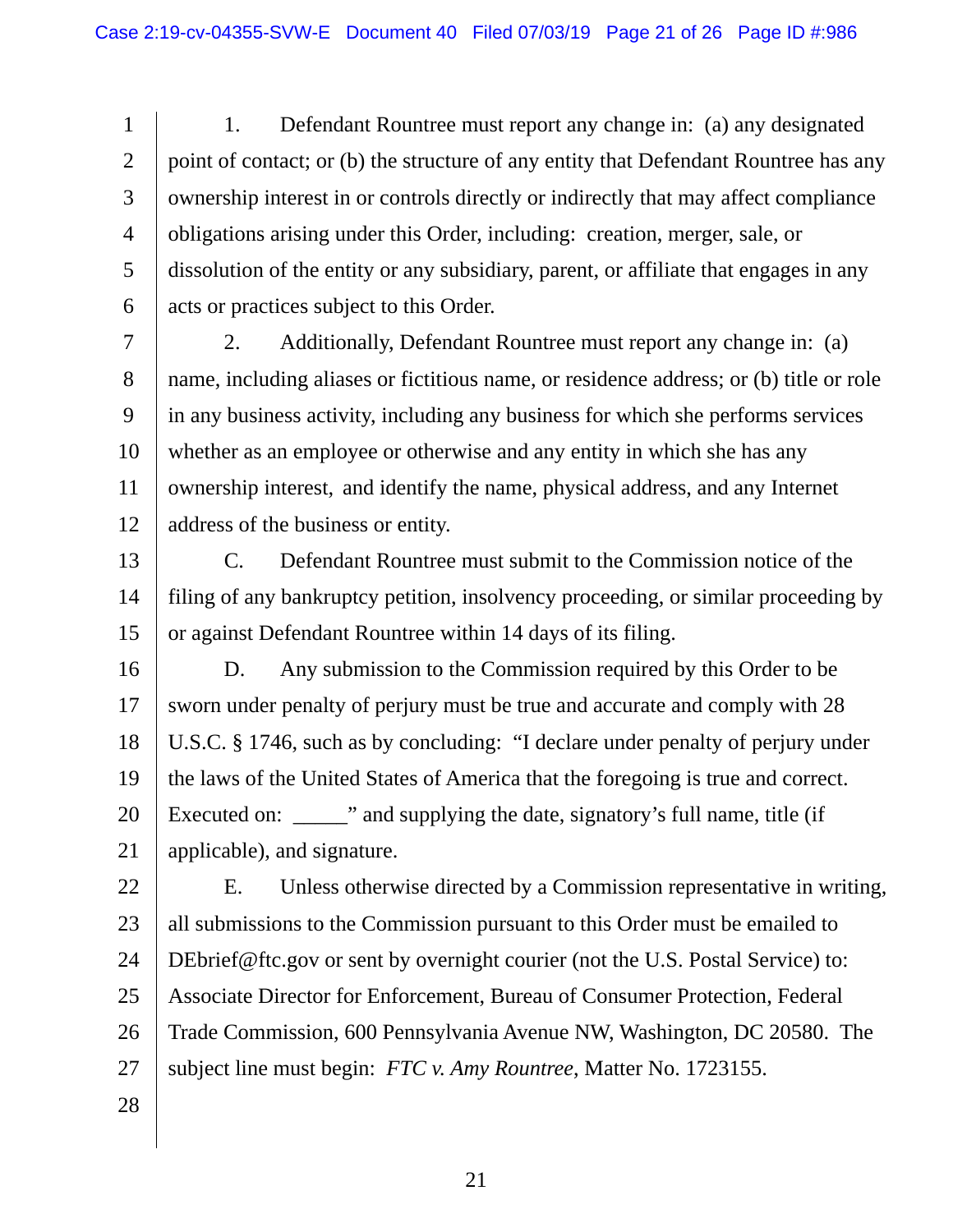#### 1 **XII. RECORDKEEPING**

2 3 4 5 6 IT IS FURTHER ORDERED that Defendant Rountree must create certain records for 10 years after entry of the Order, and retain each such record for 5 years. Specifically, Defendant Rountree for any business that she, individually or collectively with any other Defendants, is a majority owner or controls directly or indirectly, must create and retain the following records:

7 8 A. accounting records showing the revenues from all goods or services sold;

9 10 11 12 B. personnel records showing, for each person providing services, whether as an employee or otherwise, that person's: name; addresses; telephone numbers; job title or position; dates of service; and (if applicable) the reason for termination;

- through a third party, and any response; 13 14 15 C. records of all consumer complaints and refund requests pertaining to Payment Processing Services, whether received directly or indirectly, such as
- 16 17 18 D. records necessary to demonstrate that Defendant Rountree has requested, received, and reviewed the scripts, advertising and marketing materials of any Person for whom she provides any services;
- 19 20 E. all records necessary to demonstrate full compliance with each provision of this Order, including all submissions to the Commission;

21 22 F. documents sufficient to show monthly and yearly Chargeback and refund amounts both by dollar amounts and number of transactions; and

- 23 24 G. all communications and contracts with credit card companies, banks, Financial Institutions and Payment Processors.
- 25
- 26
- 27
- 28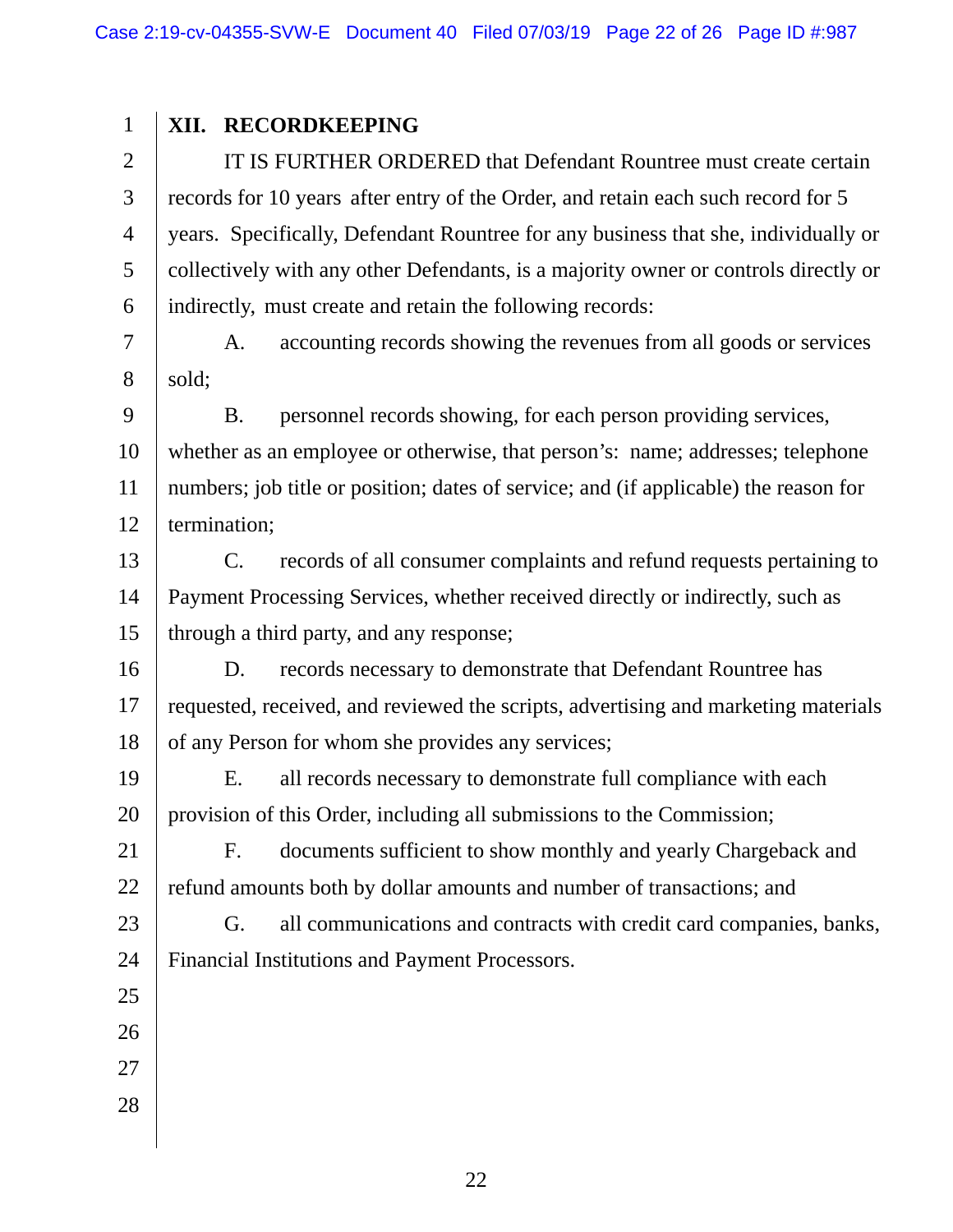#### 1 **XIII. COMPLIANCE MONITORING**

2 3 4 IT IS FURTHER ORDERED that, for the purpose of monitoring Defendant Rountree's compliance with this Order and any failure to transfer any assets as required by this Order:

5 6 7 8 9 10 11 A. Within 14 days of receipt of a written request from a representative of the Commission, Defendant Rountree must: submit additional compliance reports or other requested information, which must be sworn under penalty of perjury; appear for depositions; and produce documents for inspection and copying. The Commission is also authorized to obtain discovery, without further leave of court, using any of the procedures prescribed by Federal Rules of Civil Procedure 29, 30 (including telephonic depositions), 31, 33, 34, 36, 45, and 69.

 interview. The Person interviewed may have counsel present. 12 13 14 15 16 B. For matters concerning this Order, the Commission is authorized to communicate directly with each Defendant Rountree. Defendant Rountree must permit representatives of the Commission to interview any employee or other Person affiliated with any Defendant Rountree who has agreed to such an

17 18 19 20 21 22 C. The Commission may use all other lawful means, including posing, through its representatives as consumers, suppliers, or other individuals or entities, to Defendant Rountree or any individual or entity affiliated with Defendant Rountree, without the necessity of identification or prior notice. Nothing in this Order limits the Commission's lawful use of compulsory process, pursuant to Sections 9 and 20 of the FTC Act, 15 U.S.C. §§ 49, 57b-1.

23 24 25 26 D. Upon written request from a representative of the Commission, any consumer reporting agency must furnish consumer reports concerning Defendant Rountree pursuant to Section 604(1) of the Fair Credit Reporting Act, 15 U.S.C.  $§1681b(a)(1).$ 

- 27
- 28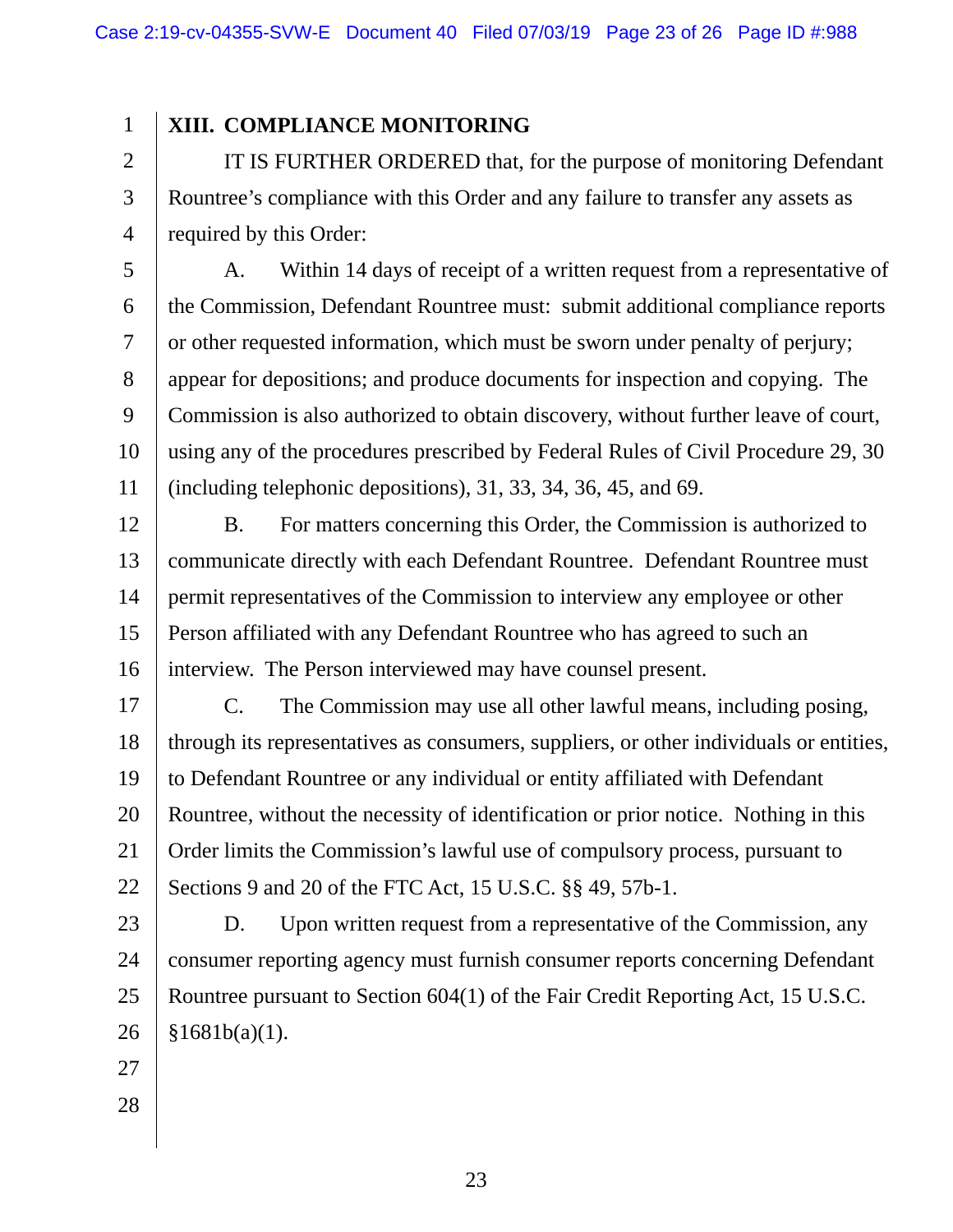**XIV. RETENTION OF JURISDICTION**  IT IS FURTHER ORDERED that this Court retains jurisdiction of this matter for purposes of construction, modification, and enforcement of this Order. **SO ORDERED this 3rd day of July, 2019.**   $\chi_{\text{Peylmen}}$  ,  $\chi_{\text{eq}}$ STEPHEN V. WILSON UNITED STATES DISTRICT JUDGE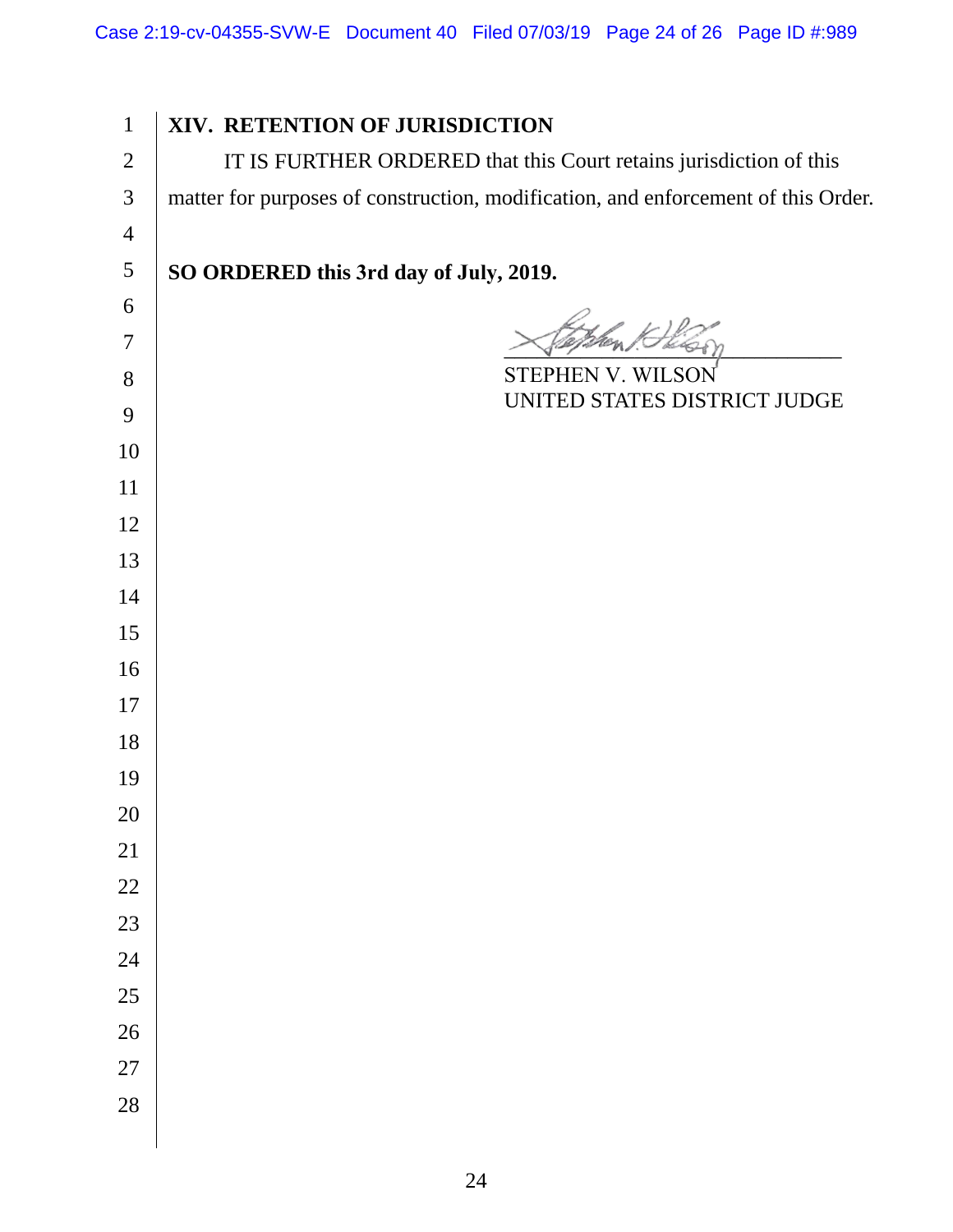Case 2:19-cv-04355-SVW-E Document 40 Filed 07/03/19 Page 25 of 26 Page ID #:990

1 2 3 4 5 6 7 8 9 10 11 12 13 14 15 16 17 18 19 20 21 22 23 24 25 26 27 28 **SO STIPULATED AND AGREED: FOR PLAINTIFF FEDERAL TRADE COMMISSION:**  ALDEN F. ABBOT General Counsel Date:  $5/20/2019$ Andrew Hudson Karen S. Hobbs Federal Trade Commission 600 Pennsylvania Ave., NW Mailstop CC-8528 Washington, DC 20580 (202) 326-2213 / ahudson $@$ ftc.gov (202) 326-3587 I khobbs@ftc.gov Local Counsel Delilah Vinzon (CA Bar No. 222681) (310) 824-4328 / dvinzon@ftc.gov 10990 Wilshire Boulevard, Suite 400 Los Angeles, California 90024 **FOR DEFENDANT AMY ROUNTREE:**  Date: David P. Steiner David Steiner & Associates 1801 Century Park East, Suite 1600 Los Angeles, CA 90067 (310) 557-8422 / dpsartnetlaw@gmail.com **AMY ROUNTREE**  Date: Amy Rountree